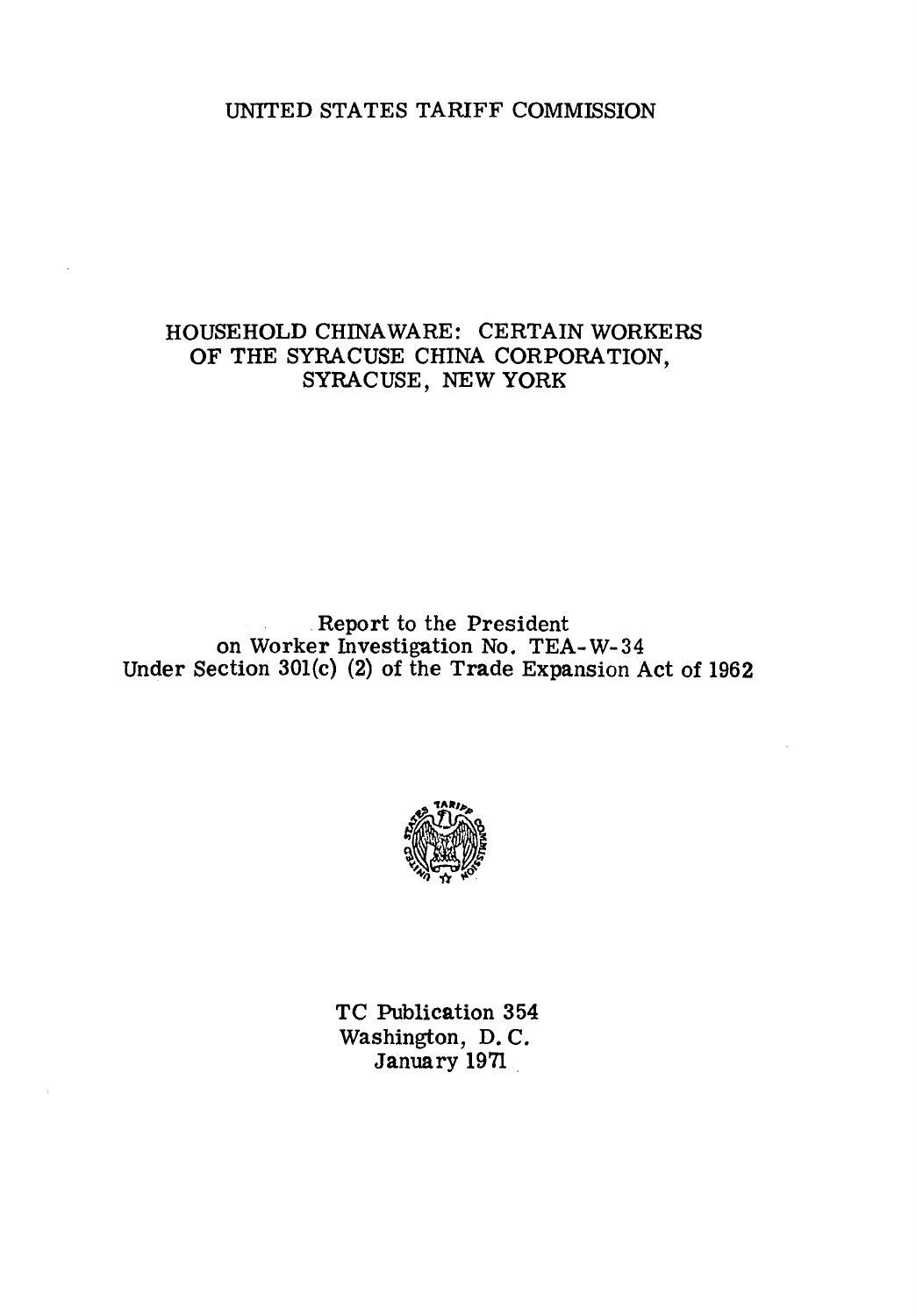# UNITED STATES TARIFF COMMISSION

Glenn W. Sutton

Bruce E. Clubb

Will E. Leonard, Jr.

George M. Moore

 $\mathcal{L}^{(1)}$ 

Kenneth R. Mason, *Secretary* 

Address all communications to United States Tariff Commission Washington, D. C. 20436

------------------------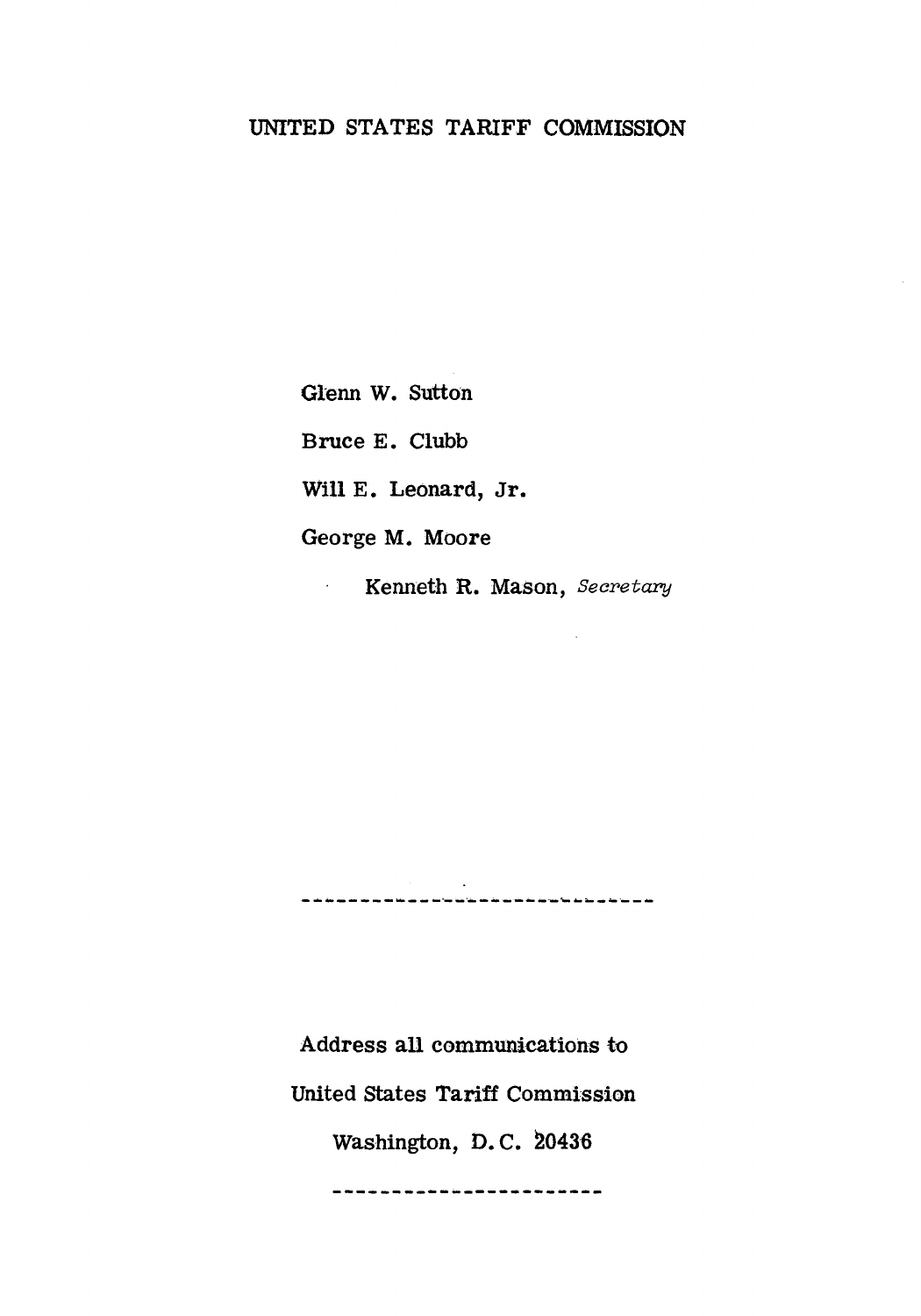### C 0 N T E N T S

### Page

|                                                                | 1        |
|----------------------------------------------------------------|----------|
|                                                                | 2        |
| Considerations supporting the Commission's finding------------ | 3        |
| Information obtained in the investigation--------------------- | $A-1$    |
|                                                                | $A-1$    |
|                                                                | $A-3$    |
|                                                                | $A-7$    |
|                                                                | $A - 9$  |
|                                                                | $A-11$   |
| U.S. sales and inventories----------------------------------   | $A-12$   |
|                                                                | $A-13$   |
| The Syracuse China Corporation:                                |          |
| Operations, production, and sales--------------------------    | $A - 16$ |
| Employment at Syracuse China Corp. -------------------------   | $A - 21$ |
|                                                                |          |
| Appendix A:                                                    | $A - 25$ |
| Appendix B:                                                    | $A - 31$ |
|                                                                |          |

### Appendix A: Tables

| 1.--Chinaware table and kitchen articles: U.S. rates of duty<br>under the Tariff Act of 1930, as modified, prior to                                                                                                                                                                                                                                       | $A - 26$ |
|-----------------------------------------------------------------------------------------------------------------------------------------------------------------------------------------------------------------------------------------------------------------------------------------------------------------------------------------------------------|----------|
| 2.--Chinaware table and kitchen articles: U.S. rates of duty<br>(column 1) provided in the Tariff Schedules of the<br>United States (TSUS), as modified-----------------------                                                                                                                                                                            | $A - 27$ |
| 3.--Household chinaware articles used chiefly for preparing,<br>serving, or storing food or beverages, or food or<br>beverage ingredients: U.S. shipments, U.S. imports for<br>consumption, U.S. exports, apparent U.S. consumption<br>and ratio of imports to consumption, 1965-69, and<br>٠<br>January-May 1969 and 1970------------------------------- | $A - 28$ |

Note.--The whole of the Commission's report to the President may not be made public since it contains certain infonnation that would result in the disclosure of the operations of an individual concern. This published report is the same as the report to the President, except that the above-mentioned information has been omitted. Such omissions are indicated by asterisks.

 $\alpha_{\rm eff}$  , and  $\alpha_{\rm eff}$ 

#### i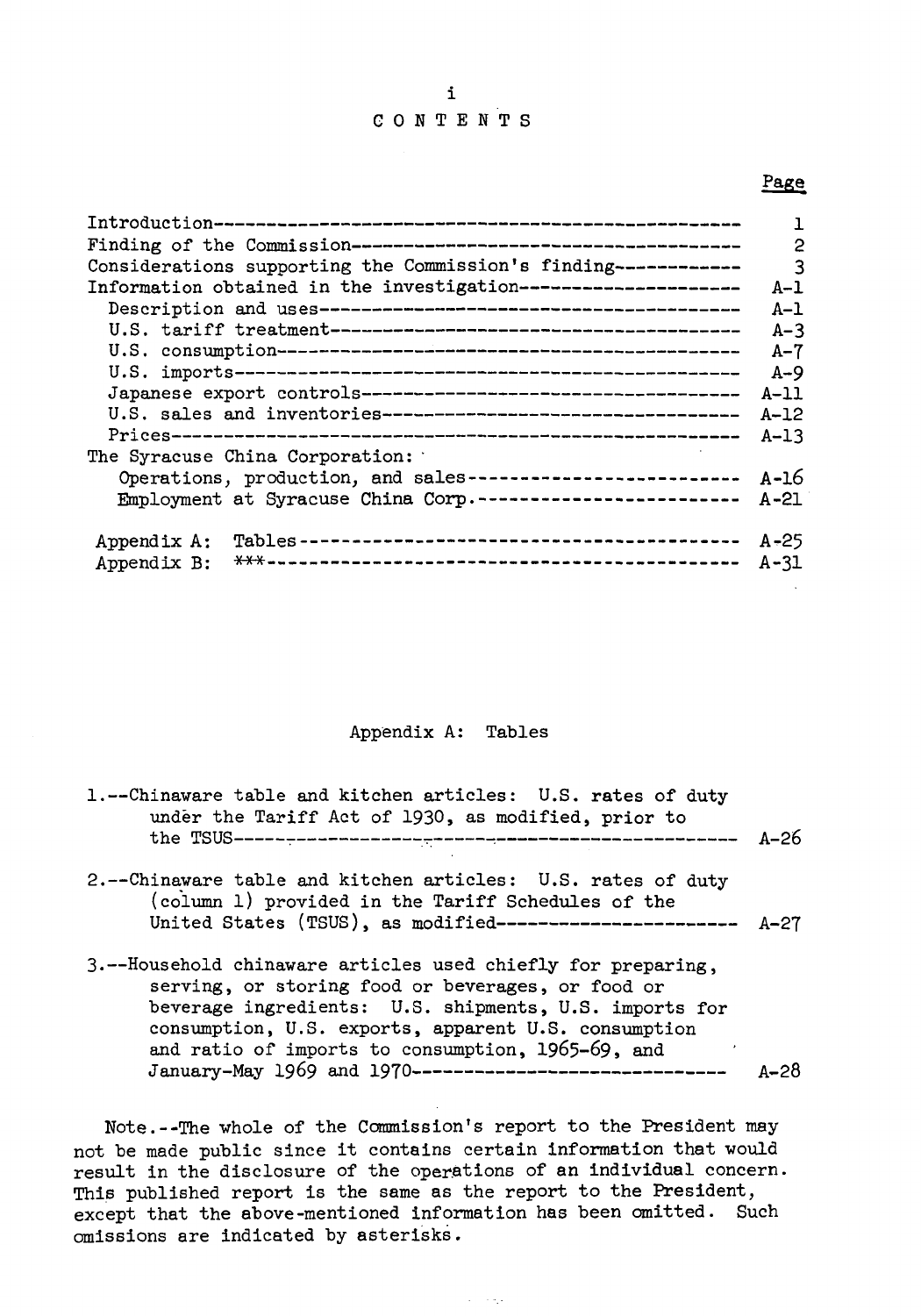## Tables--Continued

 $\ddot{\phantom{a}}$ 

 $\mathbf{r}$ 

 $\sim 10$ 

Page

 $\ddot{\phantom{0}}$ 

 $\ddot{\phantom{a}}$ 

| 4.--Household ware of nonbone chinaware or subporcelain:<br>U.S. imports for consumption, by tariff classification<br>value categories and most-favored-nation rates of                                                         | $A - 29$ |
|---------------------------------------------------------------------------------------------------------------------------------------------------------------------------------------------------------------------------------|----------|
| 5.--Household chinaware (nonbone), including subporcelain<br>articles, available in specified sets, chiefly used<br>for preparing, serving, or storing food or beverages:<br>U.S. imports for consumption, by value categories, | $A - 30$ |

l,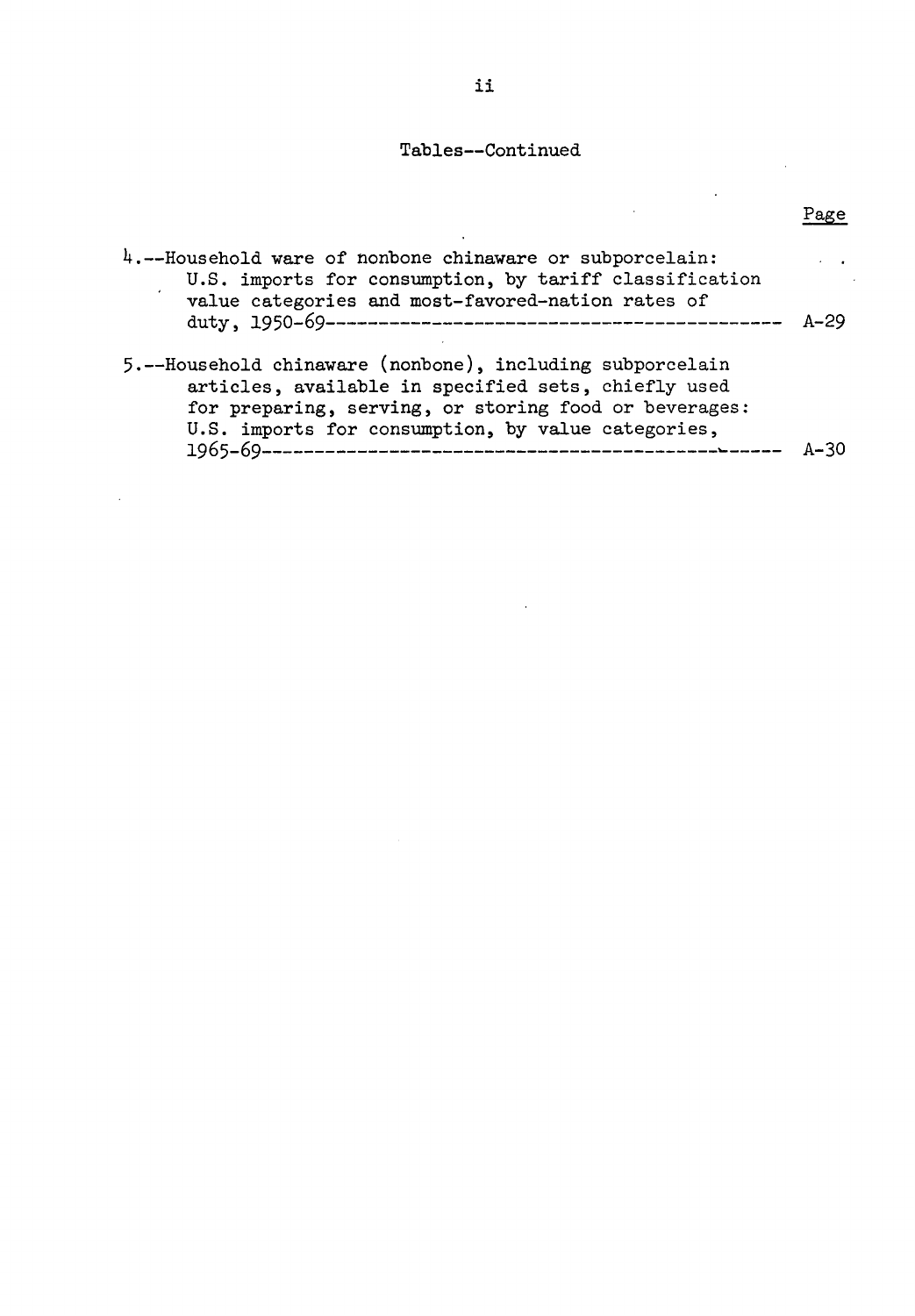#### REPORT TO THE PRESIDENT

### U.S. Tariff Commission, January 5, 1971

#### To the President:

In accordance with section  $301(f)(1)$  of the Trade Expansion Act of 1962 (76 Stat. 885), the U.S. Tariff Commission herein reports the results of an investigation, made under section  $301(c)(2)$  of the Act. in response to a petition filed by a group of workers.

On November 6, 1970, a petition was filed with the Commission for determination of the eligibility of office, supervisory, production, and maintenance workers of the Syracuse China Corporation, Syracuse, New York, to apply for adjustment assistance.

On November 13, 1970, the Commission instituted an investigation (TEA-W-34) to determine whether, as a result in major part of concessions granted under trade agreements, articles like or directly . competitive with household ware of nonbone china or subporcelain produced by the Syracuse China Corporation are being imported into the United States in such increased quantities as to cause, or threaten to cause, the unemployment or underemployment of a significant number or proportion of the workers of such manufacturing corporation. Public notice of the receipt of the petition and the institution of the investigation was given by publication in the Federal Register Novembe~ 19, 1970 (35 F.R. 17809-10). No hearing was requested and none was held.

The information herein was obtained principally from the officers of the Syracuse China Corporation and the Commission's files.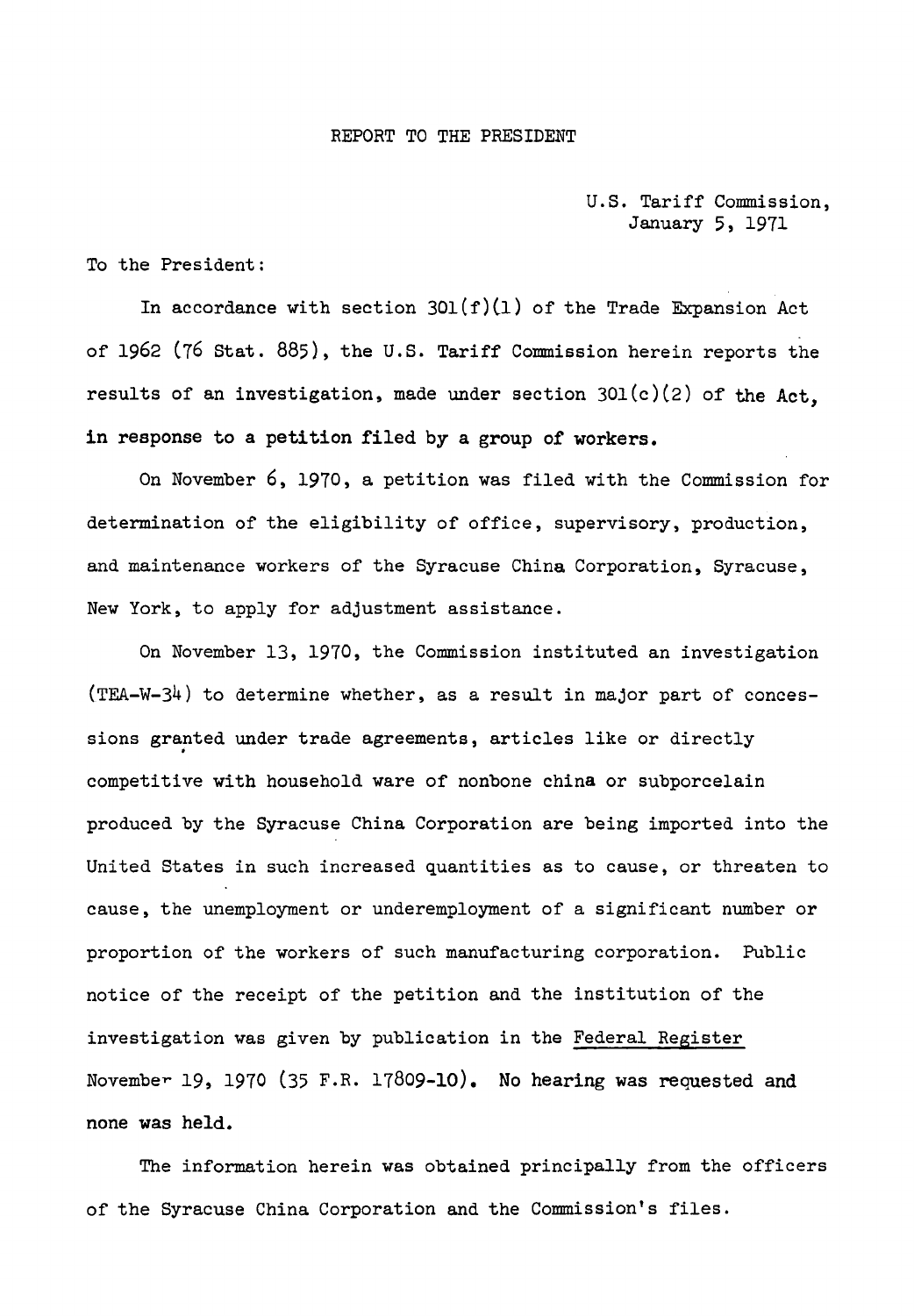#### Finding of the Commission

On the basis of its investigation, the Commission 1/ finds that articles like or directly competitive with the household ware of nonbone china or subporcelain produced by the Syracuse China Corporation at Syracuse, New York, are not, as a result in major part of concessions granted under trade agreements, being imported into the United States in such increased quantities as to cause, or threaten to cause, the unemployment or underemployment of a significant number or proportion of the workers of such manufacturing corporation.

1/ Commissioner Sutton did not participate in the decision.

2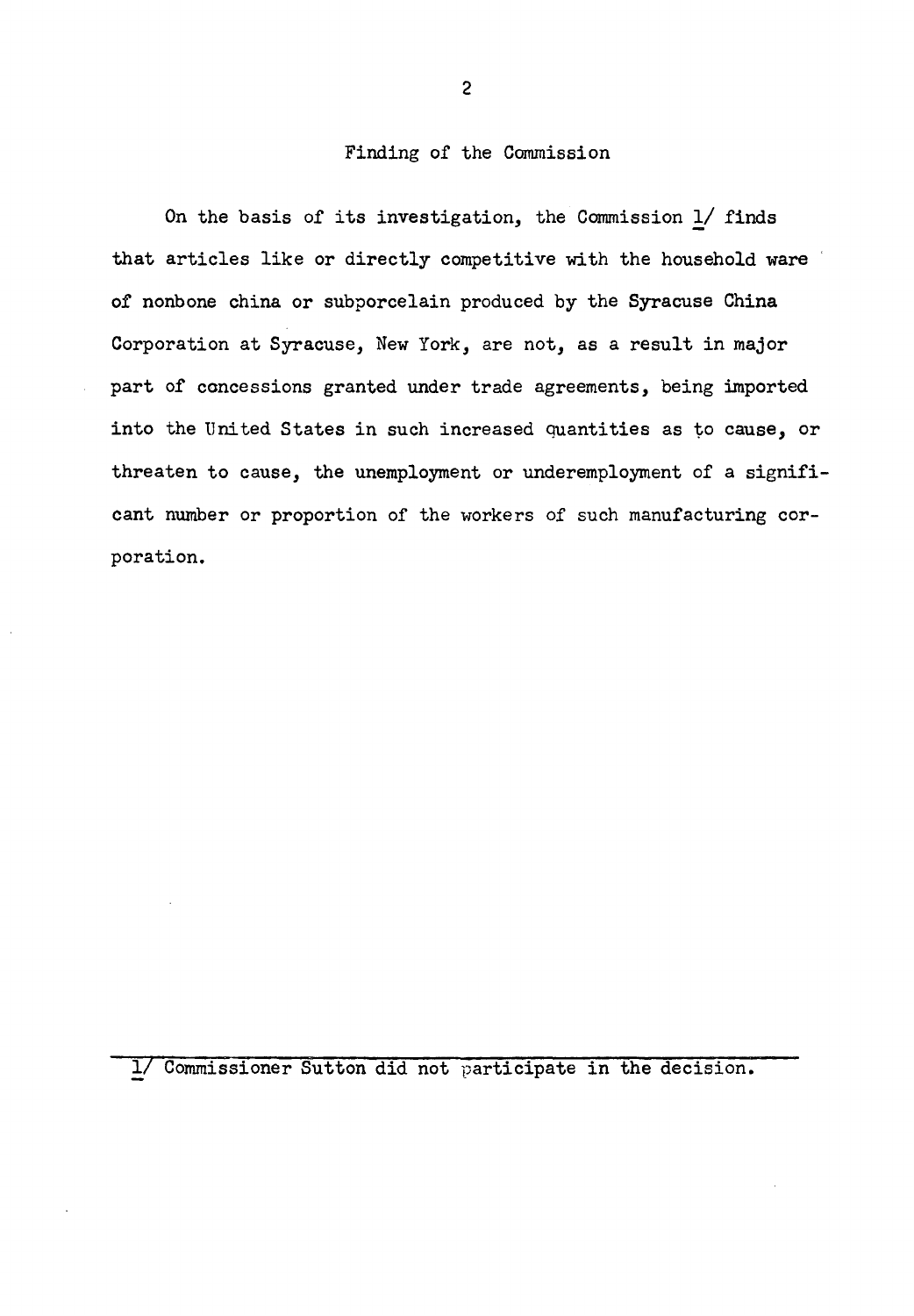Considerations Supporting the Commission's Finding.

This investigation was undertaken in response to a petition filed on behalf of the employees of the Syracuse China Corporation. Syracuse, New York. Until recently, the Corporation--one of the larger U.S. producers of chinaware and \*\*\* U.S. producer of hotel china--operated two domestic plants, both located in Syracuse. The company's Court Street plant produced hotel china only; its Fayette Street plant produced mostly household china dinnerware, but also some hotel china. In mid-1970 Syracuse ended its production of household dinnerware and closed its Fayette Street plant. Some 270 workers were laid off by the company during the year. The petition was filed on behalf of those workers for a determination of their eligibility under section  $301(c)(2)$  of the Trade Expansion Act of 1962 to apply for adjustment assistance.

Section  $301(c)(2)$  establishes four criteria that the Commission must weigh in reaching its determination. The determination must be affinnative if all four criteria are met; it must be negative if any one of the four is not met. The four criteria are as follows:

- (1) Household chinaware like or directly competitive with that produced at the Syracuse China Corporation is being imported in increased quantities;
- (2) the increased imports are in major part the result of concessions granted under trade agreements:
- (3) a significant number or proportion of the workers at the company are unemployed or underemployed or are threatened therewith; and

*3*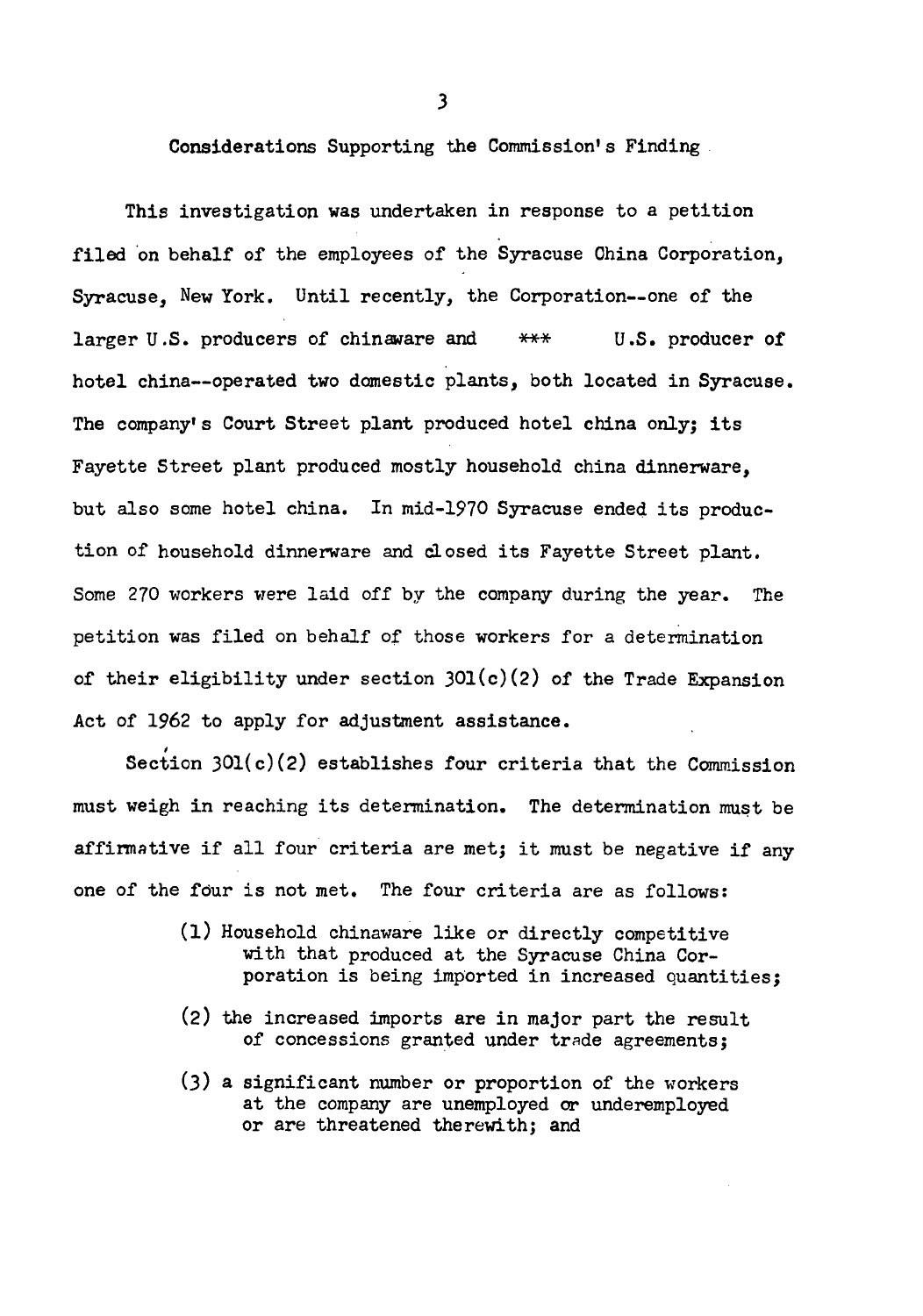(4) the increased imports resulting in major part from trade-agreement concessions have been the major factor causing or threatening to cause the unemployment or underemployment.

In the instant case, the Commission has concluded that the fourth criterion has not been met--namely, that increased imports have not been the major factor causing unemployment of the petitioning workers. The Commission consequently has been required to make a negative detennination.

The Syracuse China Corporation had produced chinaware at the Fayette Street plant for nearly a century. After World War II, the company marketed a medium-priced line of china dinnerware. In the mid-1950's, however, Syracuse decided to shift to the prestige market--that supplied by high-priced, high-quality dinnerware. This move proved to be unsuccessful from the very beginning. According to company of ficl als, Syracuse was never able to cater well to the prestige market. The company was obliged to try, by advertising and promotion, to change its image from that of a company producing average quality ware to that of a producer of high-quality ware--a problem distinct to Syracuse inasmuch as the other domestic producers of highquality ware--Castleton, Flintridge, Franciscan, Lenox, and Pickard- had long served the orestige market. Meanwhile, the company faced other problems in profitably producing and marketing dinnerware. The layout of the 90-year-old Fayette Street plant was inefficient,

 $\mathbf{h}$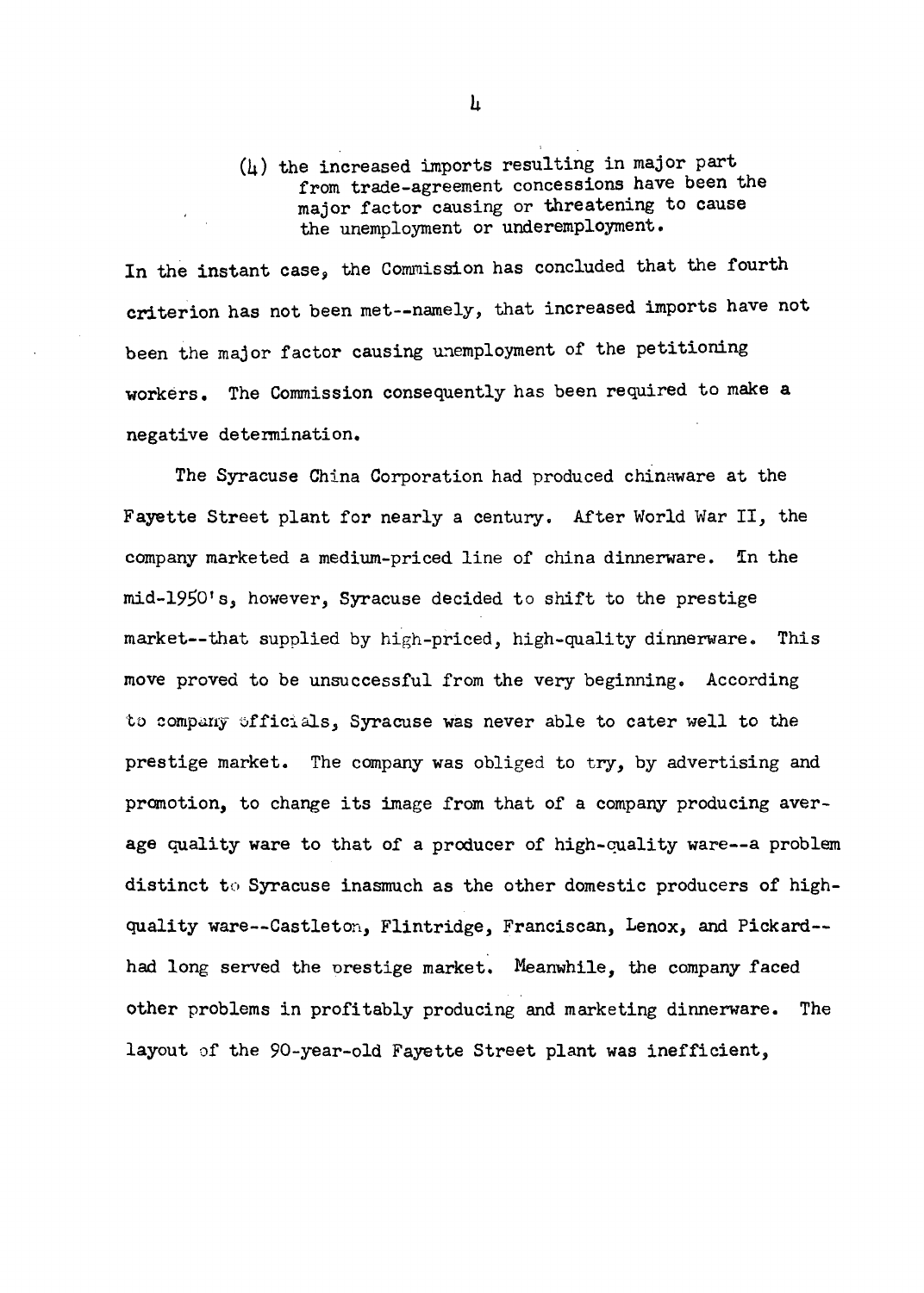production being conducted on three floors and warehousing on a fourth; the rejection rate on dinnerware was very high relative to the experience of other domestic producers (although the marketing of "seconds" through the company's retail outlet in Syracuse produced substantial income). Costs were high in part because of heavy advertising and promotion expenditures inherent in attempting to establish the prestige line.

In 1970 Syracuse decided that its lengthy attempt to enter the prestige dinnerware market should be terminated. It had been unable to design, produce, and market profitably a high-quality line of china dinnerware, although other domestic producers long established in the prestige market had continued to do so. Under then existing market conditions, moreover, the company's current need for the Fayette Street plant as a reserve production facility for hotel china was less than it had been; the company consequently decided that it would produce hotel china only at the Court Street plant, which is a modern

5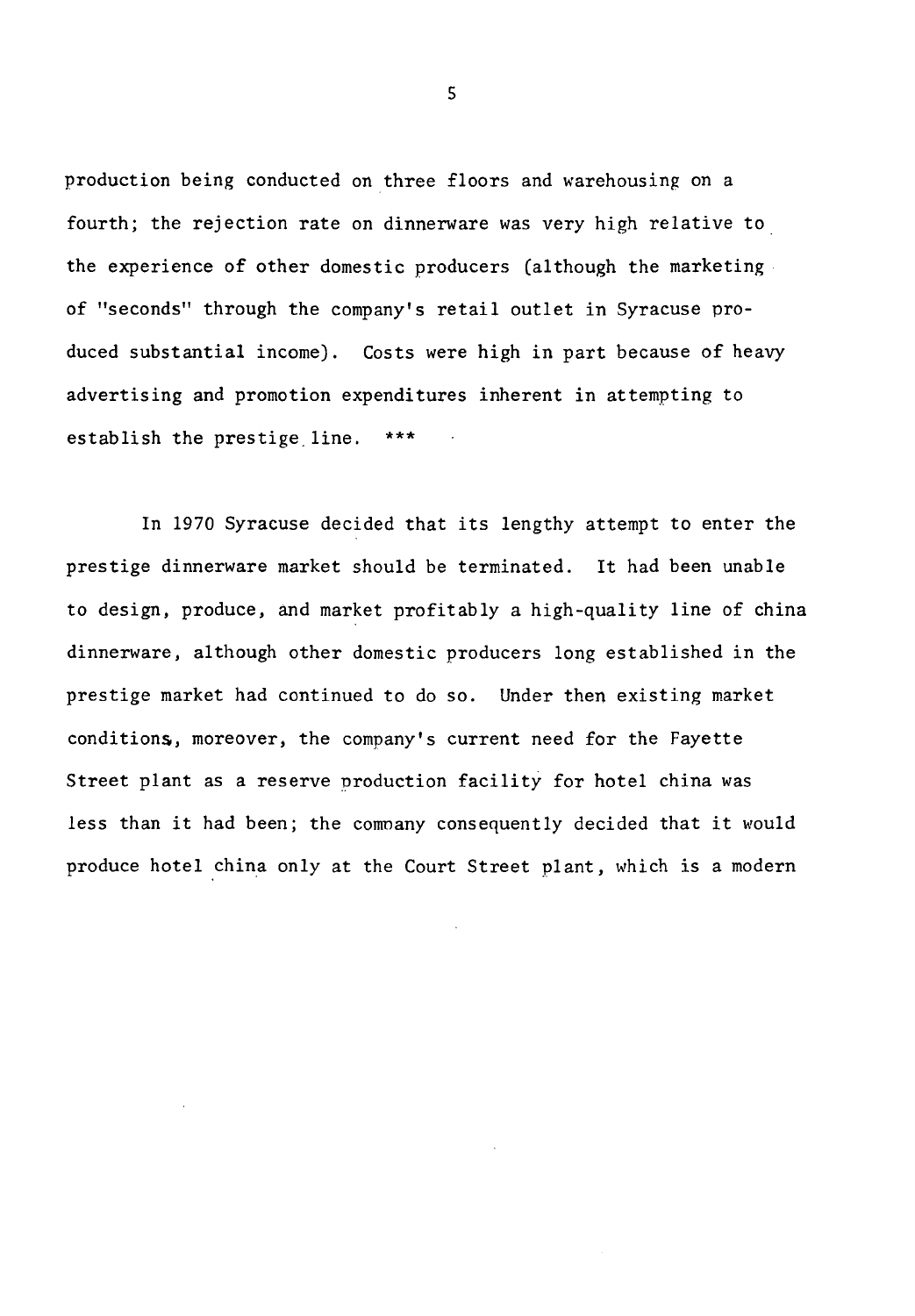and efficient establishment. U.S. imports of high-cuality china dinnerware--the ware that competes most directly with that produced at the Fayette Street plant--have, of course, been a factor in the U.S. market for many years. But the major factors causing the unsuccessful operation of the Fayette Street plant were unrelated to such imports. In the light of these circumstances, the Commission has concluded that the fourth criterion has not been met, and consequently it has made a negative determination.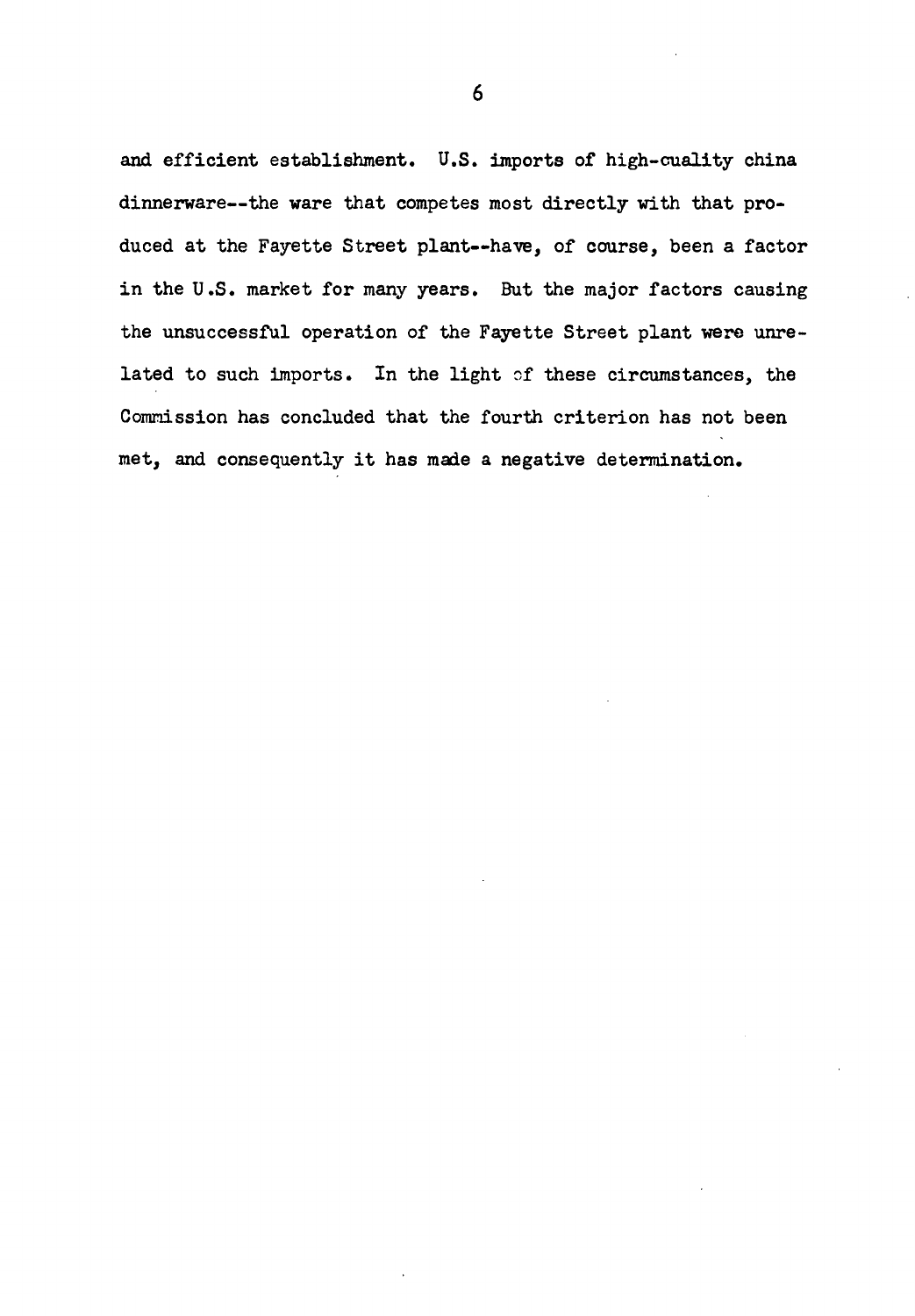Information Obtained in the Investigation

#### Description and uses

The articles covered by this investigation consist of nonbone household china. Such articles are used for preparing, serving, and storing food, drink, and the ingredients thereof, Nonbone household chinaware is further identified according to end use, Tableware, as the term suggests, consists of articles designed primarily for serving food and drink at the table. Kitchenware consists of articles de~ signed primarily for preparing and storing food and drink.

In the trade, tableware is commonly further classified as either "dinnerware" 1/ or "other tableware." Dinnerware is composed of those patterns of ware in which at least the following pieces are available: 2/ (1) dinner plate (over 9 inches in actual diameter), (2) bread and butter plate, or salad plate, (3) tea cup and saucer, (4) soup, fruit, or cereal dish, (5) sugar bowl, (6) creamer, (7) platter or chop dish, and (8) vegetable dish. Other tableware includes all other ware designed primarily for serving food at tables, such as beverage and dessert sets, place plates, and other shortline (incomplete service) tableware.

"If For tariff purposes ware "available in specified sets" as defined in headnotes  $2(b)$  and  $2(c)$  of schedule 5 of the TSUS (items 533,63; 533.65, 533.66, 533.68, 533.69) is considered dinnerware,

2/ The above definition corresponds closely to that of "ware avail<sub>3</sub> able in specified sets" in items 533.63.69 of the TSUS, implementa, tion of which was provided for in the Tariff Classification Act of 1962.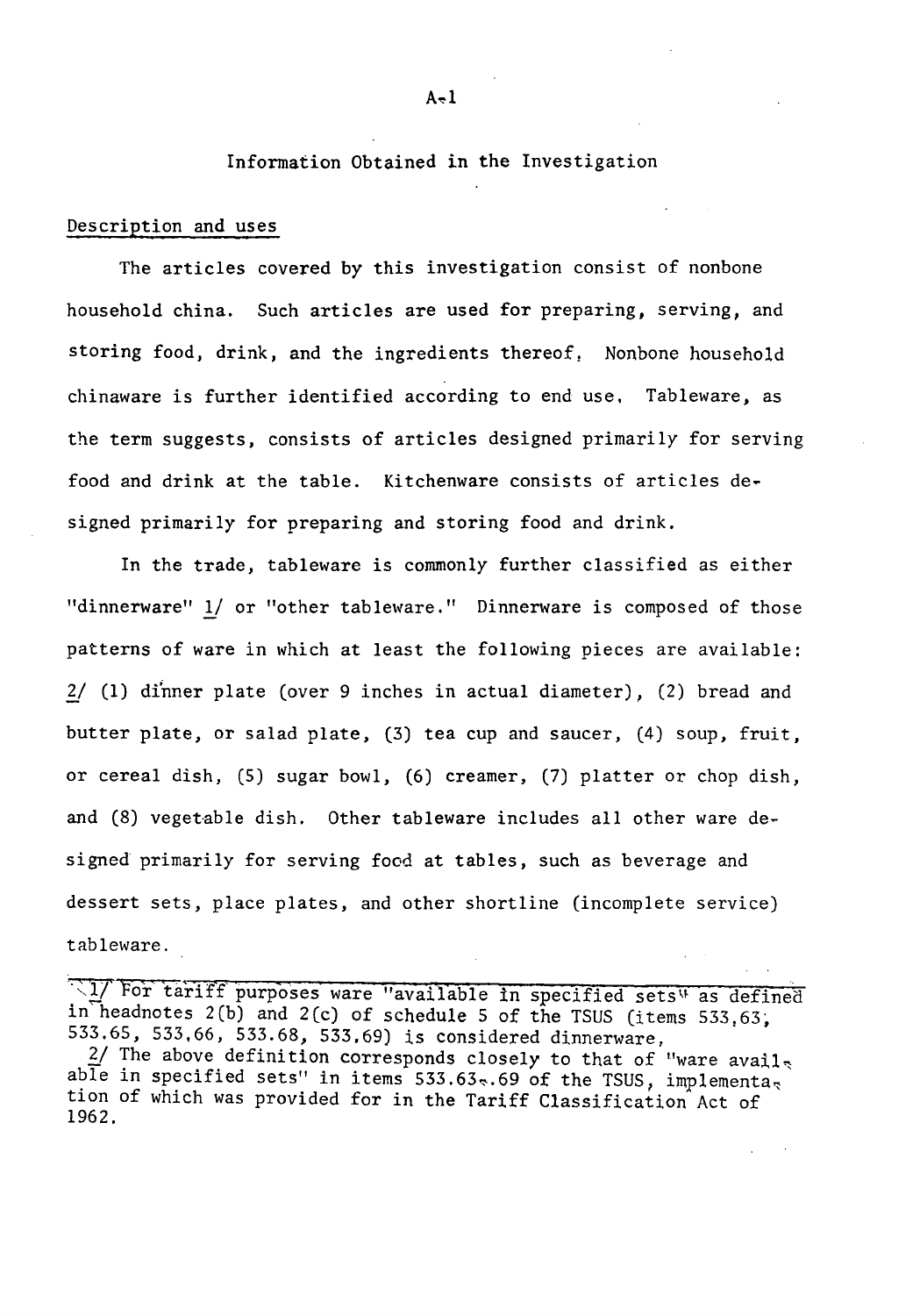Although the present investigation covers both nonbone household china table and kitchen articles, only small quantities of china kitchen atticles, are either manufactured in the United States or imported. Dinnerware has always been the predominant type of china produced in the United States or imported; its manufacture in the United States has accounted for virtually all of the household chinaware produced. The household chinaware division of the Syracuse China Corporation was engaged almost exclusively in the making of china dinnerware. Most of the remainder of this report is, therefore, devoted to china dinnerware.

Household chinaware of a kind covered by this investigation  $\mathfrak{m}_{\infty}$ cludes articles of both feldspathic china and subporcelain. Felds $\star$ pathic china-~which until 1962 was the only kind of chinaware produced in the United States--contains no bone ash; the glass-forming ingredient is a feldspathic mineral. The term "subporcelain" embra ces fine grained ceramic ware (other than stoneware) whether or not glazed or decorated, having a fired body which is white (unless artificially colored). *'1* 

<sup>~</sup> '1/ ''rfie '·Arlietican Society for testing and Matenals (AS IMj def!nitlons place an upper limit of 0.5 percent on the water absorption of a china body, Subporcelain bodies have a water absorption of between 0.5 percent and 3.0 percent.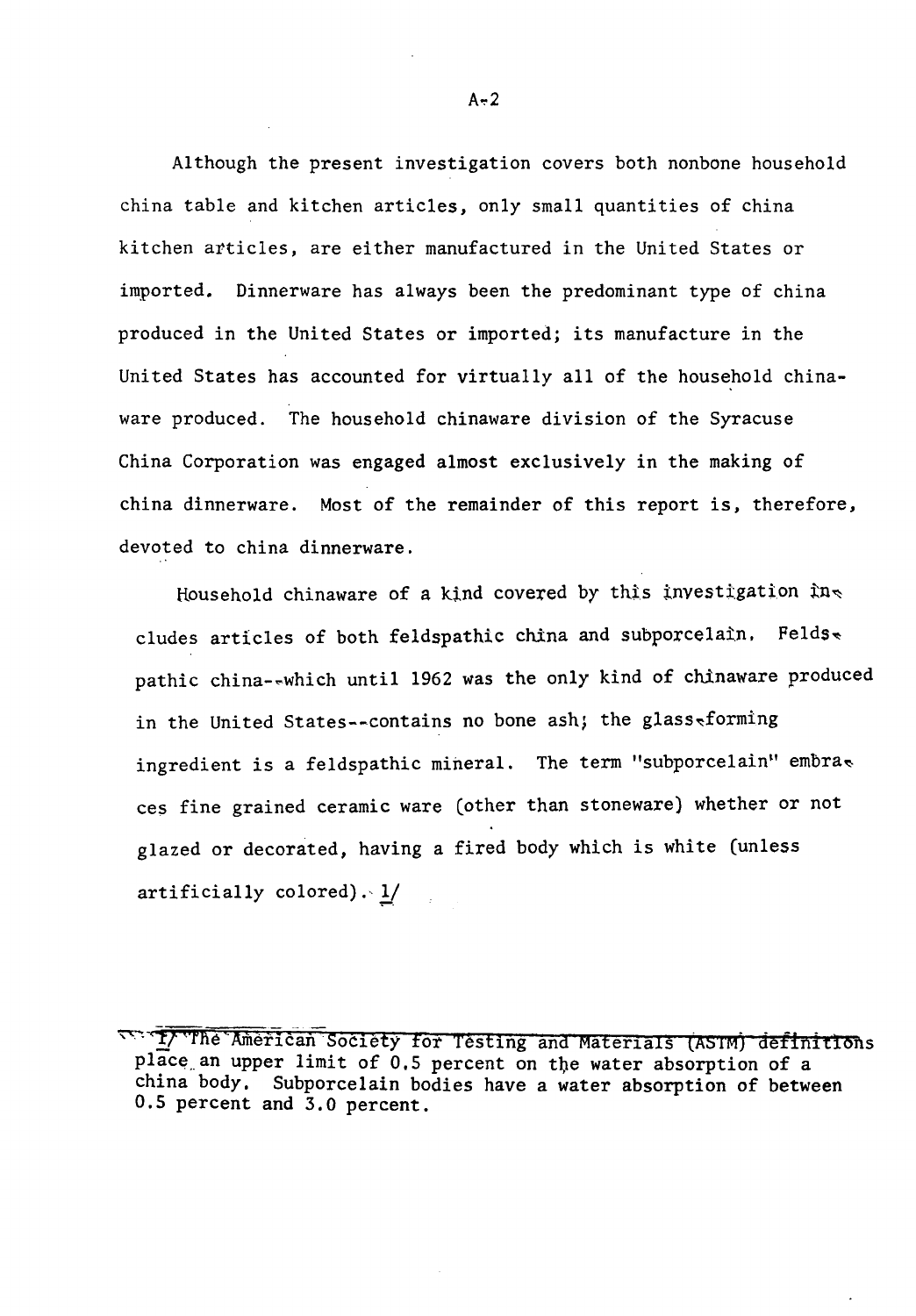Household fine china dinnerware, or formal china, has a vitreous (virtually non-absorbent), translucent, white body covered with a transparent glaze, A type of household china dinnerware, ordinarily referred to as casual ware, has been developed in the United States in recent years. This ware is generally thicker than fine or formal china, but not as thick as hotel ware. 1/ Casual ware, like hotel ware, is rarely decorated with gold or platinum, colored designs are usually under the glaze, and, the shapes of the pieces are fairly simple.

Both imported and domestic china dinnerware is available in a wide variety of shapes, patterns, and decorations. Virtually every type of imported china dinnerware is similar in quality and appearance :o some type of domestic dinnerware.

### U.S. tariff treatment

Household china table and kitchen articles were provided for in paragraph 212 of the Tariff Act of 1930. Under that act, the original rates of duty on household china table and kitchen articles were 10 cents per dozen pieces plus 60 percent ad valorem on articles not colored or decorated, and 10 cents per dozen pieces plus 70 percent ad valorem on colored or decorated articles (table 1).

<sup>·,1/</sup> Nonbone chinaware for hotel and restaurant use, is thicker and heavier than household ware, is generally less decorated, and the pieces are simpler in shape than household ware; such ware is excluded from this investigation.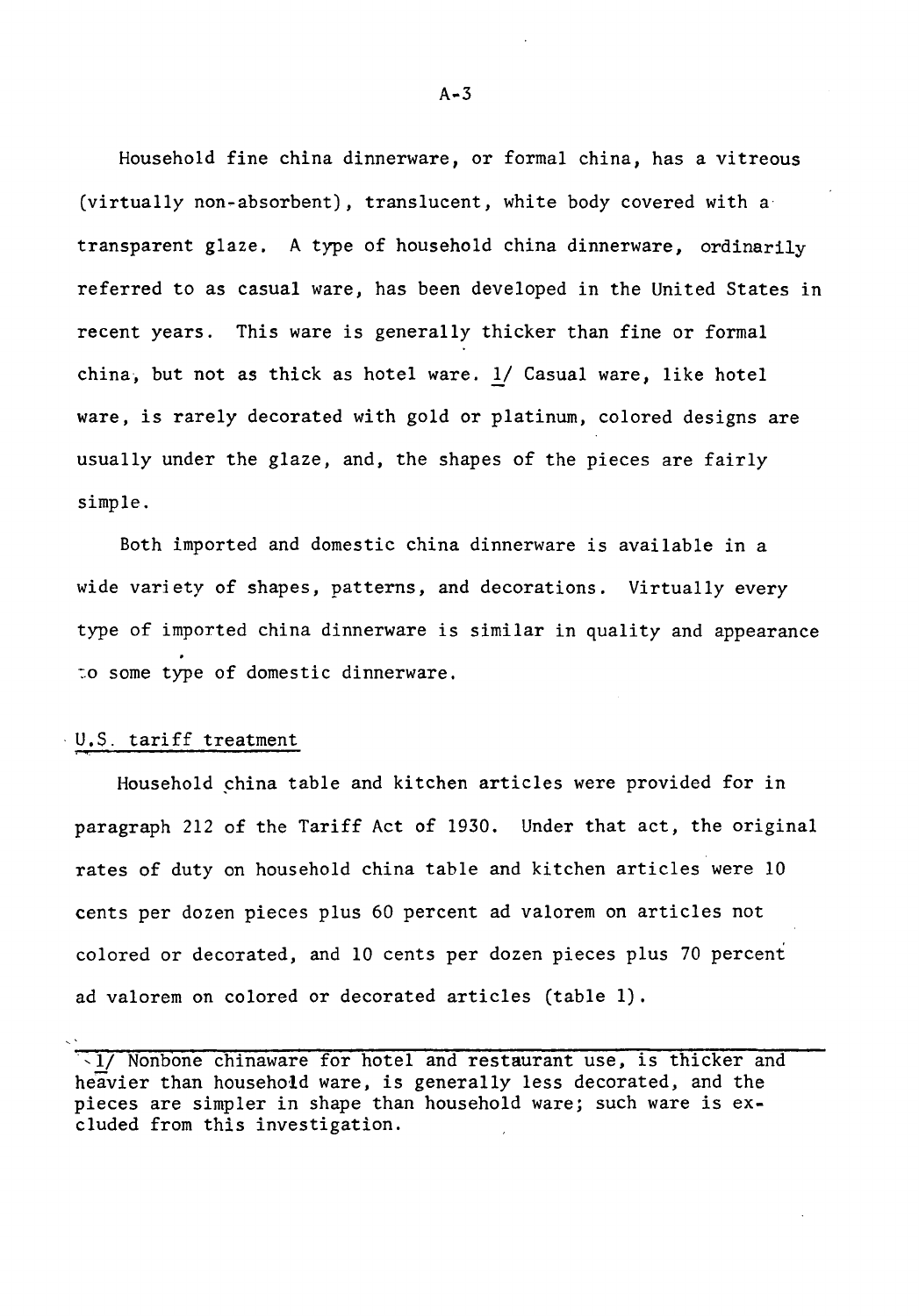Household china table and kitchen articles are currently classified under items 533.63-,77 of the Tariff Schedules of the United States (TSUS), Rates of duty are either compound or ad valorem and vary according to whether or not the ware is available in specified sets and value categories. These rates were established by the TSUS, effective August 31, 1963 (table 2). The basis for duty.assessment, as reflected in the TSUS, was substantially simplified under the Tariff Classification Act of 1962 from that previously in effect.

For convenience, feldspathic  $1/$  household chinaware table and kitchen articles have been classified in two categories: (1) whether available or not available in specified sets; and (2) by value, which, for simplicity, are identified here as (a) the bottom value category, 2/ (b) the middle value category, 3/ and (c) the top value category.  $4/$ 

Prior to the Kennedy Round Trade Conference of 1964~67, the only tariff concessions granted on household chinaware table and kitchen articles occurred during the latter 1940's and the 1950's. The largest concessions, which were granted in 1948 and 1951, were on chinaware in the top value category; the concessions resulted in the reduction of the ad valorem portion of the compound duty rate to 35 percent from 70 percent on items decorated or colored, and from 60

1/ In this report, unless otherwise indicated, the term "feldspathic" is used to cover all nonbone china, including porcelain and subporcelain.

- 2/ Includes TSUSA items 533.63, 533.73.
- 
- $\frac{3}{4}$  Includes TSUSA items 533.65, 533.75.<br> $\frac{4}{4}$  Includes TSUSA items 533.66, 533.68, 533.69, 533.77.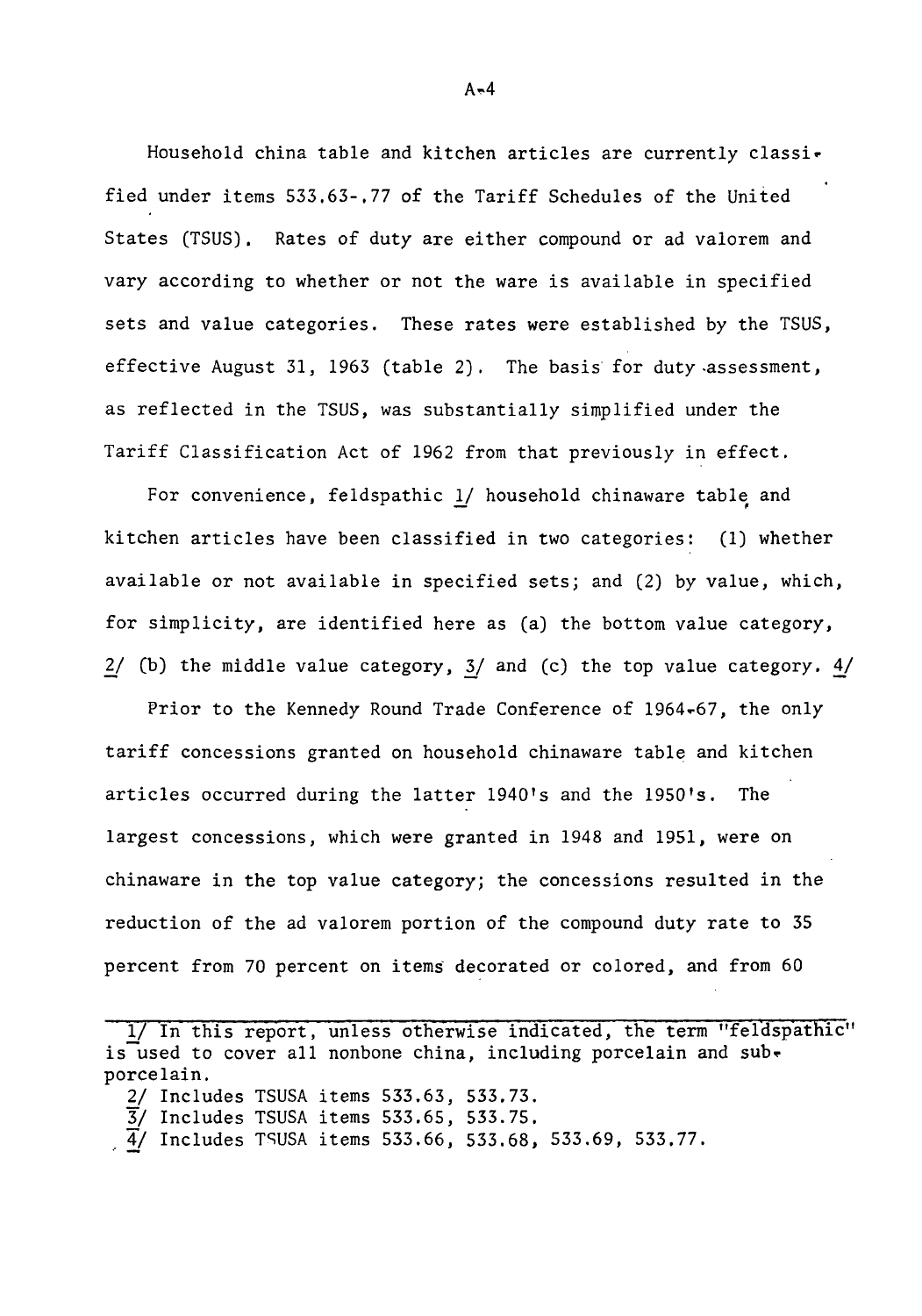percent on items plain or uncolored. Duty concessions on household chinaware table and kitchen articles in the middle value category and the low value category occurred in 1955, Concessions granted on the middle value category were relatively small. Concessions granted on the low value category resulted in a reduction of the ad valorem portion of the compound rate of duty to 45 percent from 70 percent on  $\sqrt{2}$ items decorated or colored, and from 60 percent on items plain or uncolored. Tariff concessions granted in the Kennedy Round Trade Conference of 1964-67 were principally on items not available in specified sets. Concessions were also granted on ware available in specified sets (dinnerware) on two of the high value category items, both concessions amounting to a SO percent reduction from the rate of duty in *éffect* prior to January 1, 1968.

The following tabulation shows the average ad valorem equivalents of the 1930 and 1969 rates of duty on household chinaware table and kitchen artiales, based on imports in 1969. The table also shows the percentage reduction in the ad valorem equivalent of the 1930 rate on each class and the share of total imports in terms of quantity accounted for by these classes.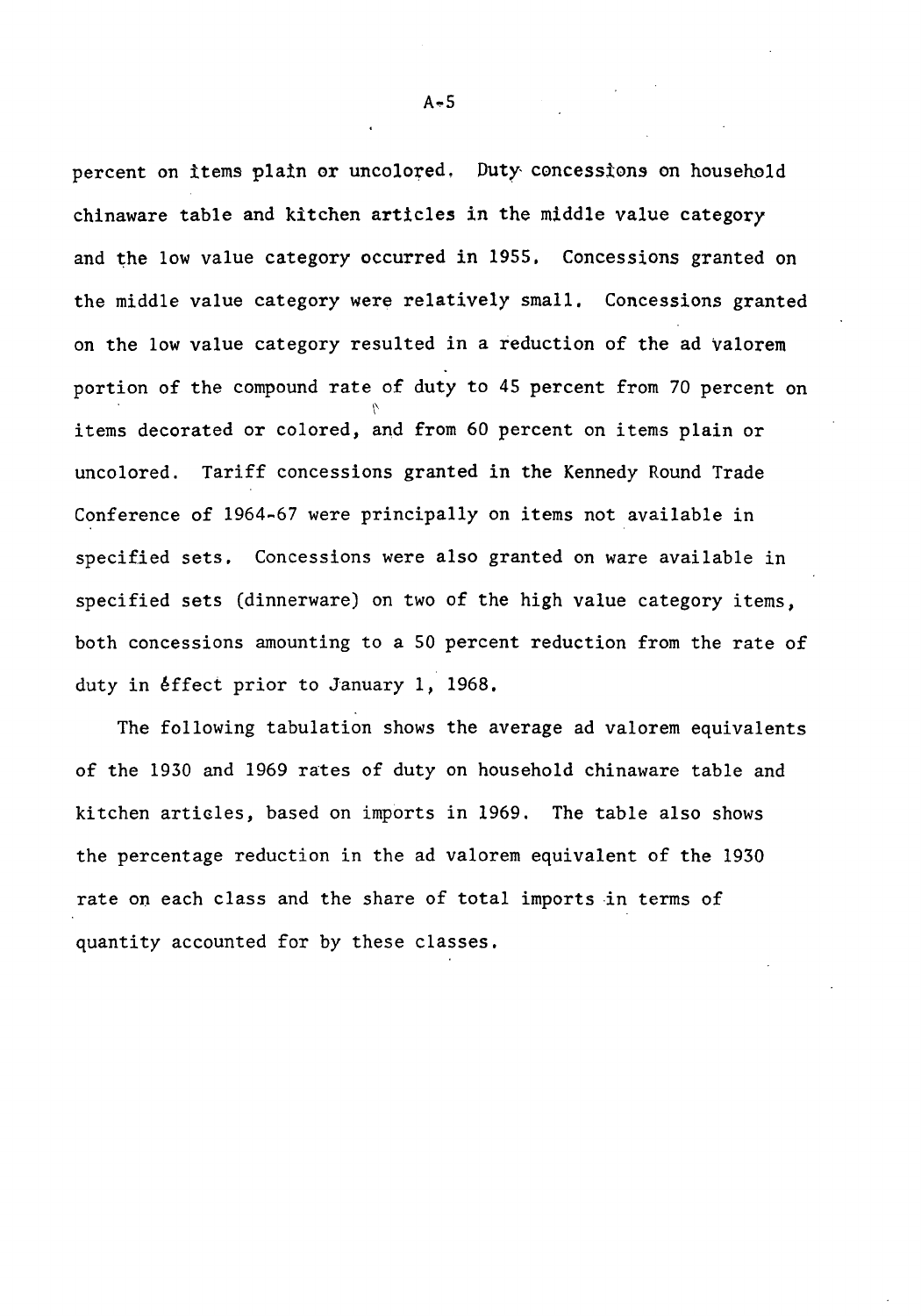|  | ×<br>I |
|--|--------|
|  |        |

| (Percent)               |                        |                             |                           |                     |            |                       |  |  |  |
|-------------------------|------------------------|-----------------------------|---------------------------|---------------------|------------|-----------------------|--|--|--|
|                         | Average ad valorem     |                             |                           |                     | Reduction  | :Share of             |  |  |  |
|                         | equivalent based on    |                             |                           |                     | in the ad  | $\mathbf{r}$<br>total |  |  |  |
|                         | imports in 1969 of     |                             |                           | valorem             |            | :imports              |  |  |  |
| Description             | the rates of duty in : |                             |                           |                     | equivalent | :in 1969              |  |  |  |
|                         | effect in--            |                             |                           | of the              | :in terms  |                       |  |  |  |
|                         |                        |                             |                           |                     | 1930 rates | of                    |  |  |  |
|                         | 19301/                 | 1969                        | 1972                      | 1969.               | 1972       | :quantity             |  |  |  |
|                         |                        |                             |                           |                     |            |                       |  |  |  |
| Household table and     |                        |                             |                           |                     |            |                       |  |  |  |
| kitchen articles        |                        |                             |                           |                     |            |                       |  |  |  |
| (feldspathic):          |                        |                             |                           |                     |            |                       |  |  |  |
| Available in            |                        |                             |                           |                     |            |                       |  |  |  |
| specified sets-----     | 73.8                   | : 51.9                      | $51.8 \t:}29.7$           |                     | 29.8       | 86.3                  |  |  |  |
| Not available in        |                        |                             |                           |                     |            |                       |  |  |  |
| specified sets-----     | 74.8                   | : 39.9 :                    |                           | $24.9$ :46.7        | 66.7       | 13.7                  |  |  |  |
| Total or                |                        |                             |                           |                     |            |                       |  |  |  |
| average------           |                        | 73.9 : 50.5 : 48.8 : 31.7 : |                           |                     | 34.0       | 100.0                 |  |  |  |
| All household table and |                        |                             |                           |                     |            |                       |  |  |  |
| kitchen articles:       |                        |                             |                           |                     |            |                       |  |  |  |
| Bottom value            |                        |                             |                           |                     |            |                       |  |  |  |
| category ----------     |                        | 77.9 : 47.5 : 37.8 : 39.1   |                           |                     | 49.8       | 14.6                  |  |  |  |
| Middle value            |                        |                             |                           |                     |            |                       |  |  |  |
| category ---------      |                        | 74.7 : 59.3 :               |                           | 58.4:20.6:          | 21.8       | 69.6                  |  |  |  |
| Top value category ---: | 71.8:                  |                             | 35.9 : 34.5 : 50.0 : 51.9 |                     |            | 15.8                  |  |  |  |
| Total or                |                        |                             |                           |                     |            |                       |  |  |  |
| average---              | 73.9:                  | 50.5                        | : 48.8 : 31.7             |                     | : 34.0     | 100.0                 |  |  |  |
| Household table and     |                        |                             |                           |                     |            |                       |  |  |  |
| kitchen articles        |                        |                             |                           |                     |            |                       |  |  |  |
| available in specified  |                        |                             |                           |                     |            |                       |  |  |  |
| sets (dinnerware):      |                        |                             |                           |                     |            |                       |  |  |  |
| Bottom value            |                        |                             |                           |                     |            |                       |  |  |  |
| category ------         |                        | 75.9 : 53.9                 |                           | $53.9$ :29.0 : 29.0 |            | 5.0                   |  |  |  |
| Middle value            |                        |                             |                           |                     |            |                       |  |  |  |
| category -----------:   |                        | 74.7 : 59.7 : 59.7 : 20.1   |                           |                     | 20.1       | 77.7                  |  |  |  |
| Top value category ---: | 72.0                   |                             | 36.9 : 35.5 : 48.8        |                     | 50.7       | 17.3                  |  |  |  |
| Total or                |                        |                             |                           |                     |            |                       |  |  |  |
| average--               |                        | 73.8 : 51.9 : 51.8 : 29.7 : |                           |                     | 29.8       | 100.0                 |  |  |  |
|                         |                        |                             |                           |                     |            |                       |  |  |  |
|                         |                        |                             |                           |                     |            |                       |  |  |  |

1/ Partly estimated.

The specific component of the various compound rates of duty accounts for a declining part of the total duty as the unit value of the ware increases.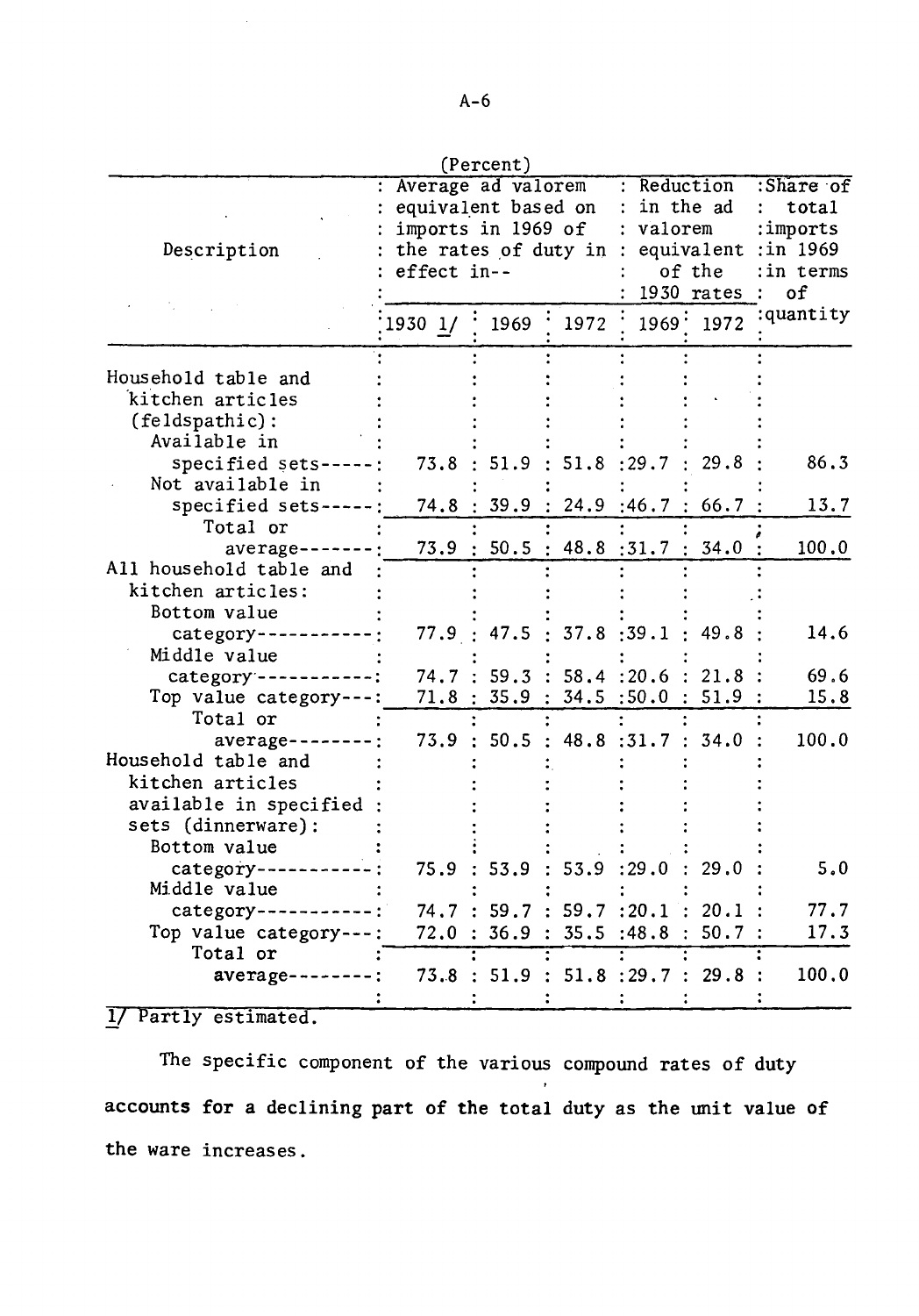#### U.S. consumption

Apparent U.S. consumption of nonbone household chinaware (including dinnerware) increased annually from 12,570 thousand dozen pieces in 1965 to \*\*\* thousand dozen pieces in 1969. (table *3),* an increase of\*\*\* percent. During the same period, U.S. shipments decreased by\*\*\* percent, whereas U.S. imports increased 80 percent. Imports have ac counted for over 90 percent of apparent annual consumption of household table and kitchen articles since the latter 1950's, and in January-May, 1970 amounted to\*\*\* percent of apparent U.S. consumption.

Apparent consumption of articles available in specified sets (dinnerware) during 1965-69 increased annually from 10,145 thousand dozen pieces in 1965 to \*\*\* thousand dozen pieces in 1969, an in crease of  $***$  percent. During the same period, U.S. imports of dinnerware increased 81 percent. Imported dinnerware accounted for 92 percent of apparent annual consumption in 1965; in 1969 this ratio was\*\*\* percent.

Purchasers of dinnerware may choose between earthenware, glassware, chinaware, or plastic ware. The choice depends largely on how much - the consumer is willing to pay, his personal preferences to design and decorations, the emphasis placed on durability and prestige, and how the ware will be used (e.g., special occasions, every day).

Inasmuch as chinaware is more durable and considered by most to be more attractive than earthenware, many consumers are willing to pay considerably more for china dinnerware than for earthen dinnerware of similar patterns. On the other hand, due to confusing terminology in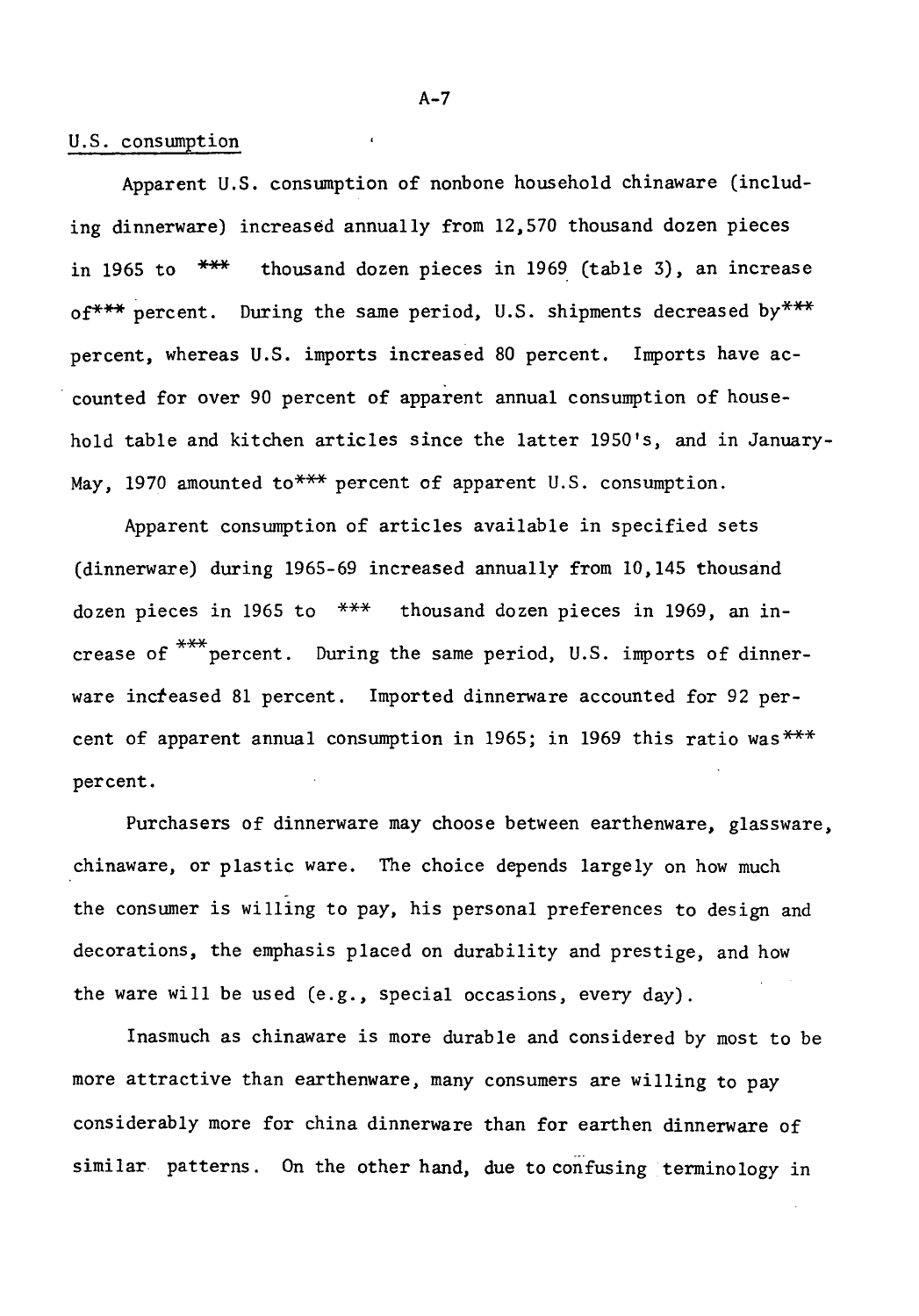the trade, many consumers do not distinguish between chinaware and earthenware.

Increased consumption of china dinnerware has been largely due tb the increased popularity of casual china dinnerware as a substitute for earthen dinnerware. The consumer of casual china dinnerware desires a well-made, durable ware, usually more boldly designed than fine china dinnerware.

A recent survey disclosed that the bridal market accounts for about 41 percent of all chinaware sales. The steady rise in consumer buying power is reflected by young marrieds expecting to start out with a fully furnished and equipped household. The dinnerware companies that are best situated to dominate this market are those with a strong and successful brand image. Not only does this give them a larger share of the market, but it also builds future business. Studies have shown that women tend to replace their household chinaware with brands they already own. Additions to existing service, as well as replacements, may extend over a period of years.

Families that are unable or unwilling to purchase high-priced china usually buy either the less expensive domestic china (casual) or imported Japanese low-priced china or earthenware. Younger married couples usually buy more than one set of dinnerware--a fine set for best, a less-expensive imported set for secondary occasions, and/or an earthen, casual china or plastic ware set for everyday use.

Household fine china serves a market dominated by tradition, the tradition of a special set of dinnerware reserved for formal dining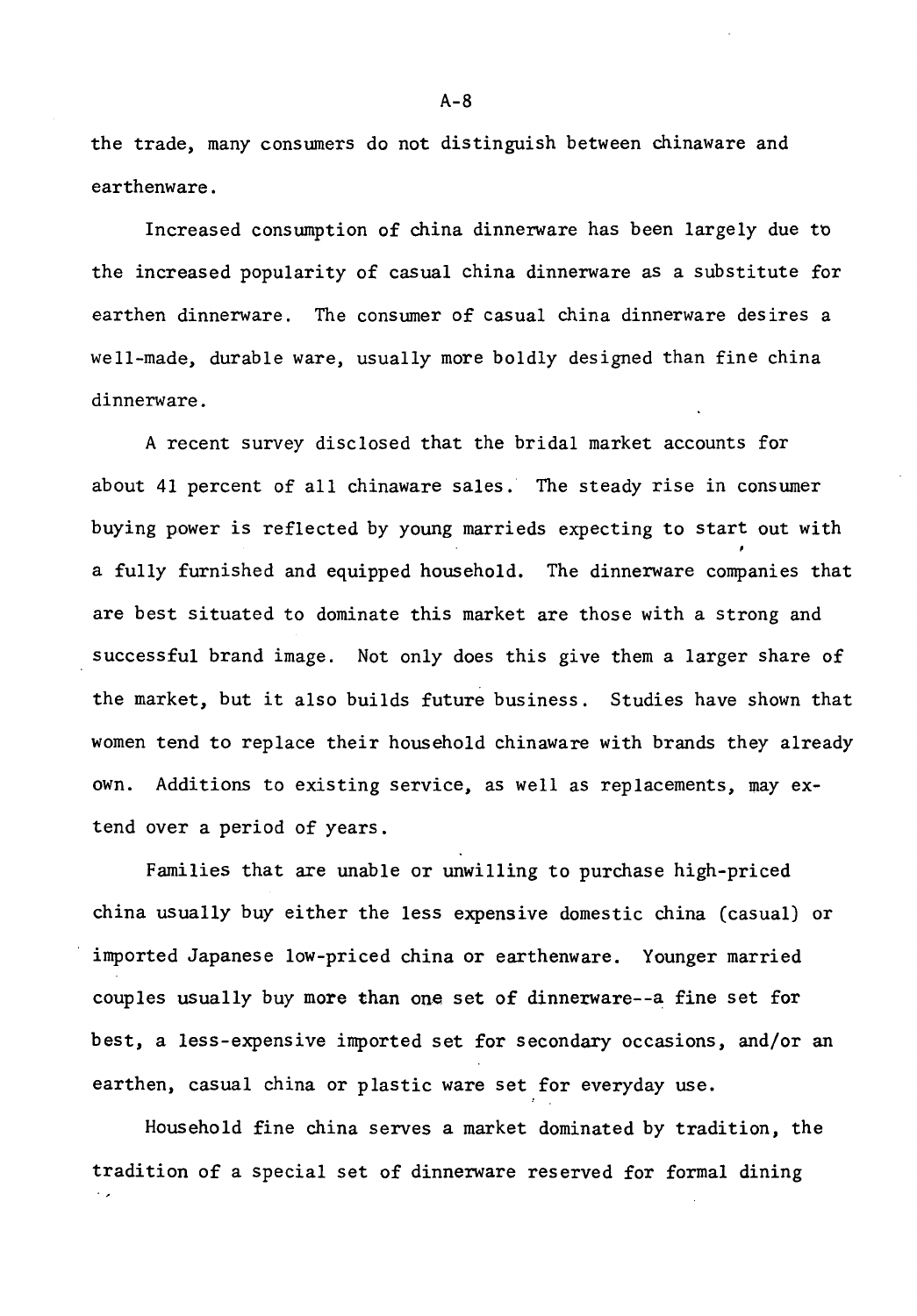and party occasions. It is a prestige market featuring high quality, high-priced ware. In general it is considered to include dinnerware priced from about \$15.00 and up per 5-piece place setting at the retail level. Design requirements and colors of fine china tend to be traditional. Pieces are luxurious in appearance and aesthetically pleasing with respect to shape, size, feel, and decoration. These qualities tend to give fine china long-term usqge. To establish a prestige market and create an image, china firms usually expend large sums for promotional advertising, with heavy emphasis aimed at the bridal market.

#### U.S. imports

In 1970 about 180 concerns imported household china table and kitchen articles. The importers generally maintain stocks and sell through either their own sales force or their own retail outlets. Importers usually have the exclusive right to sell certain patterns, and sometimes certain makes of ware.

Since World II the trend of imports of household china table and kitchen articles has been markedly upward. In 1950-65, imports, by quantity, increased annually by an average of more than 7 percent; in 1965-69, the average annual rate of increase was about 15 percent. Imports in the bottom value category rose in the latter 1950's, but have declined since the early 1960's. Imports in both the top and middle value categories have risen significantly since 1964 and 1963, respectively (table 4). In the aggregate imports of all types of household china table and kitchen articles rose from 11.8 million dozen pieces in 1965 to 21.2 million dozen pieces in 1969 (table 3).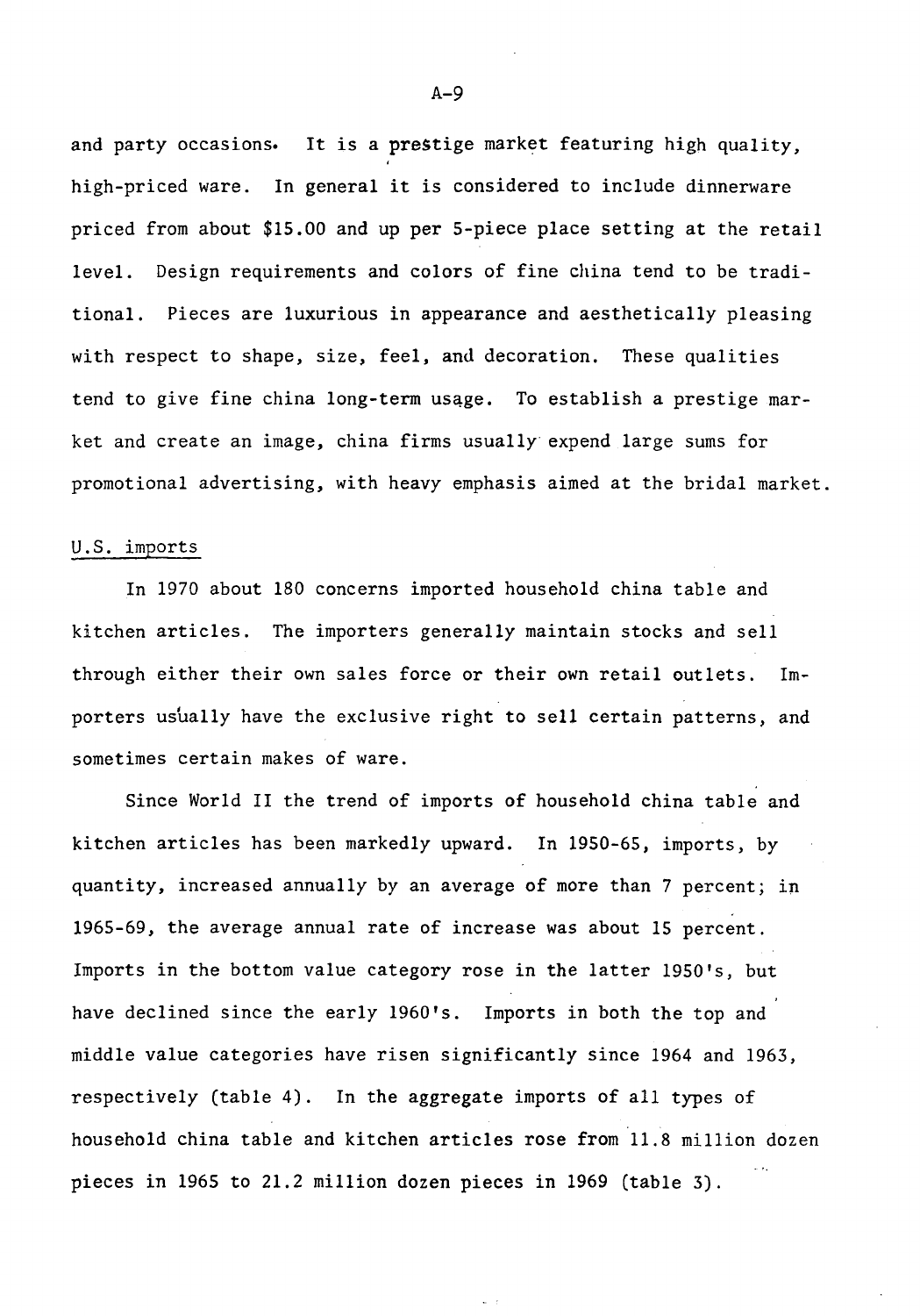The bulk of household china table and kitchen articles sold in the United States has been imported for many years.· In 1969 imports supplied \*\*\* percent of apparent :domestic consumption of household china table and kitchen articles; in 1965 this ratio was 94 percent and in 1960, 91 percent. In 1965~69, about four~fifths of all imports consisted of household chinaware available in specified sets (dinnerware); most of the remainder consisted of articles such as china steins, *mugs,* or individual pieces unlike any produced in the United States.

Imports of household china dinnerware (ware available in specified sets) increased from 9.2 million dozen pieces, valued at \$22.1 million, , in 1965 to 16.7 million dozen pieces, valued at \$43.5 million, in 1969 (table 5). In 1969 imports supplied  $***$  percent of apparent U.S. consumption; in 1965 this ratio was 92 percent, and in 1960, 87 percent.

Imported dinnerware in the top value categories comprised 11 percent of the quantity of total dinnerware imports in 1965, and 17 percent in 1969. Imported dinnerware in the middle value category accounted for 75 percent of total dinnerware imports in 1965, and 78 percent in 1969. Imports in the top and middle value categories increased significantly while those in the bottom value category declined from 14 percent of all dinnerware imports in 1965 to 5 percent in 1969. This development was accompanied by a similar shift in the value structure of U.S. dinnerware imports from Japan. The following tabulation shows the percentage distribution (based on quantity) of imports of household china dinnerware by country and value categories, for the years 1965 and 1969:

 $\cdot$ A-10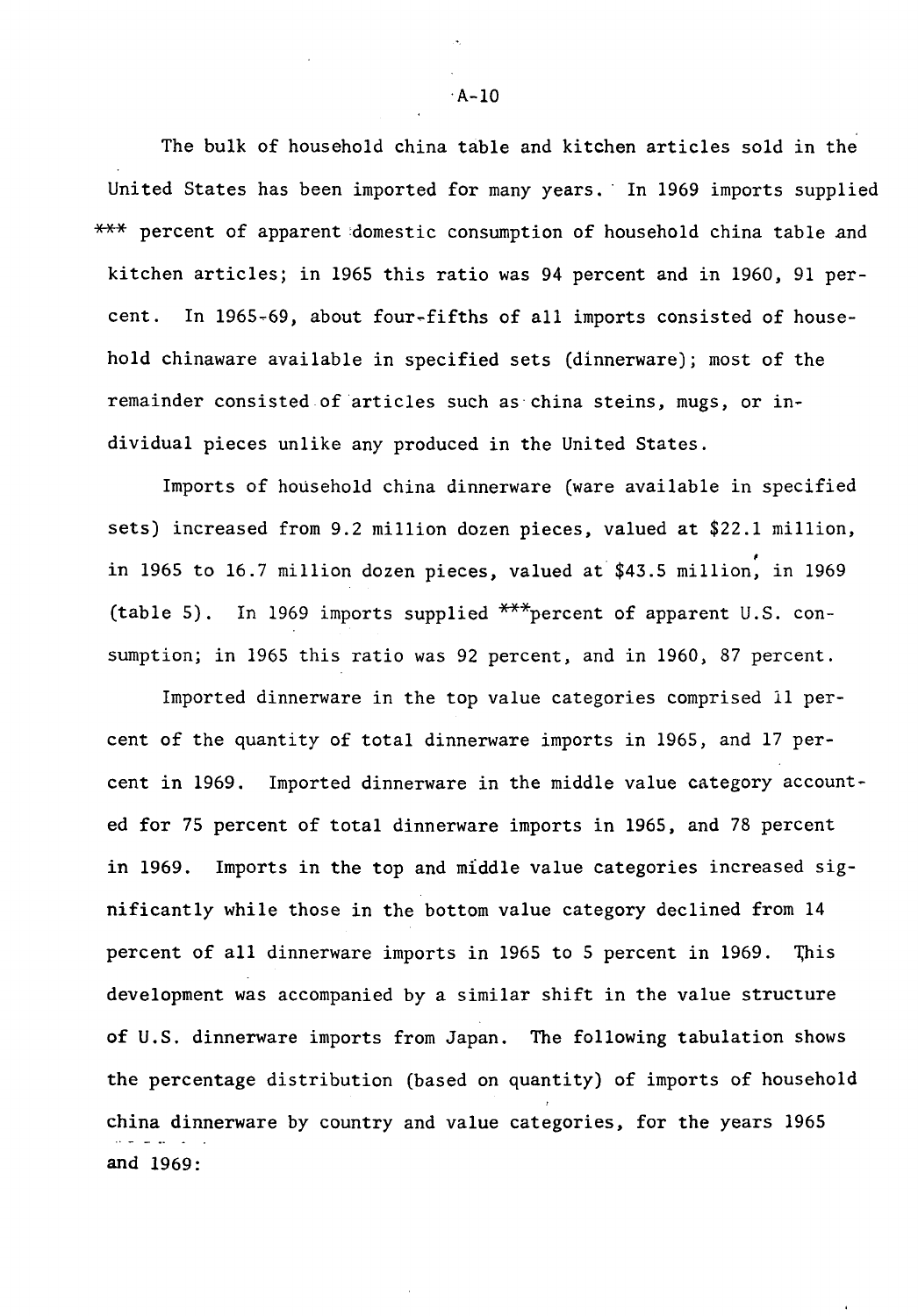| Year and item        | United<br>Kingdom | West<br>Germany | Japan    | A11<br>other |                | Total,<br>all<br>countries |
|----------------------|-------------------|-----------------|----------|--------------|----------------|----------------------------|
|                      |                   |                 |          |              |                |                            |
| 1965:                |                   |                 |          |              |                |                            |
| Value category:      |                   |                 |          |              |                |                            |
| Bottom--------       | 0.3               | 1.4             | 79.2:    | 19.1         |                | 100.0                      |
| Middle ------------: |                   | 1.8             | 97.9 :   | .3 :         |                | 100.0                      |
| $Top-$               | 4.2               | 45.5            | 40.2     | 10.1         | $\ddot{\cdot}$ | 100.0                      |
| $Average-----:$      | .5                | 6.7             | 88.8     | 4.0          | $\cdot$        | 100.0                      |
|                      |                   |                 |          |              |                |                            |
| 1969:2/              |                   |                 |          |              |                |                            |
| Value category:      |                   |                 |          |              |                |                            |
| $Bottom---------$    |                   | .1              | 54.0 :3/ | 45.9         |                | 100.0                      |
| Middle-----------    |                   | 1.0             | 98.4     | .6 :         |                | 100.0                      |
| $Top---$             | 2.3               | 33.3            | 58.0     | 6.4:         |                | 100.0                      |
| $Average-----$       | . 4               | 6.6             | 89.2     | 3.8          |                | 100.0                      |
|                      |                   |                 |          |              |                |                            |

 $1/$  Less than  $0.05$  percent.

 $\overline{2}$ / Preliminary.

3/ Principally from Poland; imports from that country are subject to trade-agreement rates of duty,

In 1965 Japan supplied 89 percent of the quantity and 78 percent of the value of imported dinnerware; in 1969 these percentages were 89 and 82 percent, respectively. West Germany supplied 7 percent of the quantity and 15 percent of the value of imported china dinnerware in 1965; in 1969 these percentages were 1 percent and 12 percent, respectively.

#### Japanese export controls

For a number of years exports of chinaware to the United States (and other countries) have been subject to voluntary controls of the Japanese manufacturers and exporters. The Ministry of International Trade and Industry (MITI) of the Japanese government also imposes some mandatory quantitative and price controls. MITI establishes a single annual export ceiling for all shipments of chinaware,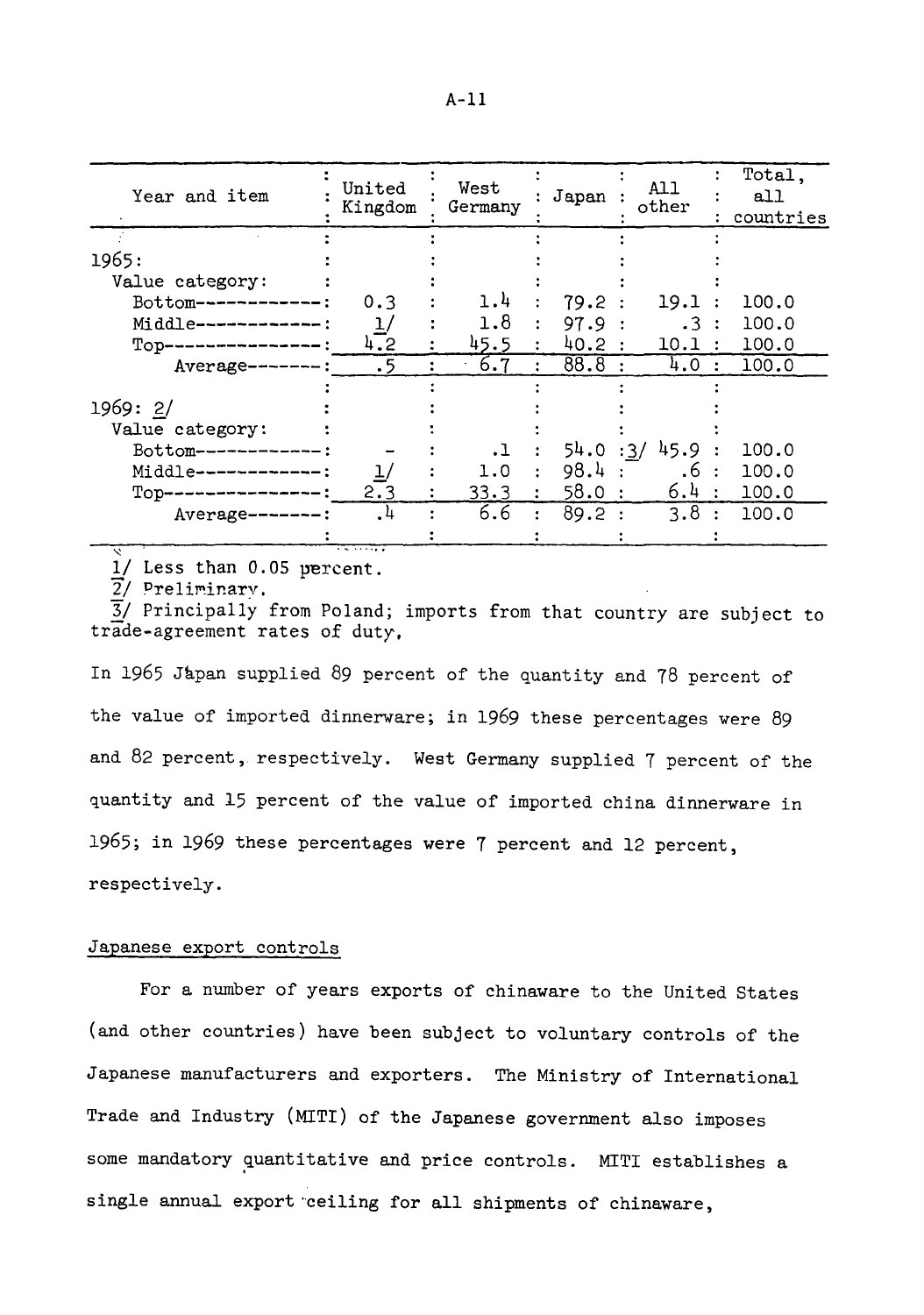earthenware, and novelties to both the United States and Canada, but does not disclose the size and breakdown thereof. The Commission does not have information available to indicate whether the various quantitative controls have limited Japan's exports of household chinaware to the United States to quantities smaller than they otherwise would have been. As indicated in the previous section, however, such exports increased sizably in recent years. In addition, the Japan Pottery Exporters Association (JPEA) maintains quantitative export controls for chinaware in specified low-value brackets.

For price control, MITI uses minimum export "check" prices. The check price applicable to china dinnerware sets of  $32$  pieces or more was \$16.80 per 93-piece equivalent (or \$2.17 per dozen pieces) in 1964-70. Check prices for open stock tableware were also instituted at a level comparable to that of dinnerware. These check prices generally fall in the lowest quarter of the lowest value bracket established for household chinaware available in sets in the Tariff Schedules of the United States (item 533.62); thus, to the extent they may be effective, they would prevent the exportation of only very low-priced chinaware to the United States.

### U.S. sales and inventories  $\frac{1}{2}$

Eight firms, operating nine plants, presently produce household chinaware in the United States. The principal producing States are California, New Jersey, and Pennsylvania. During 1970, the Syracuse China Corporation closed its household chinaware facilities and another firm, also located in Syracuse, New York, went out of business. 1/ Exports of dinnerware are negligible and believed to be comprised of seconds and merchandise sent to U.S. embassies.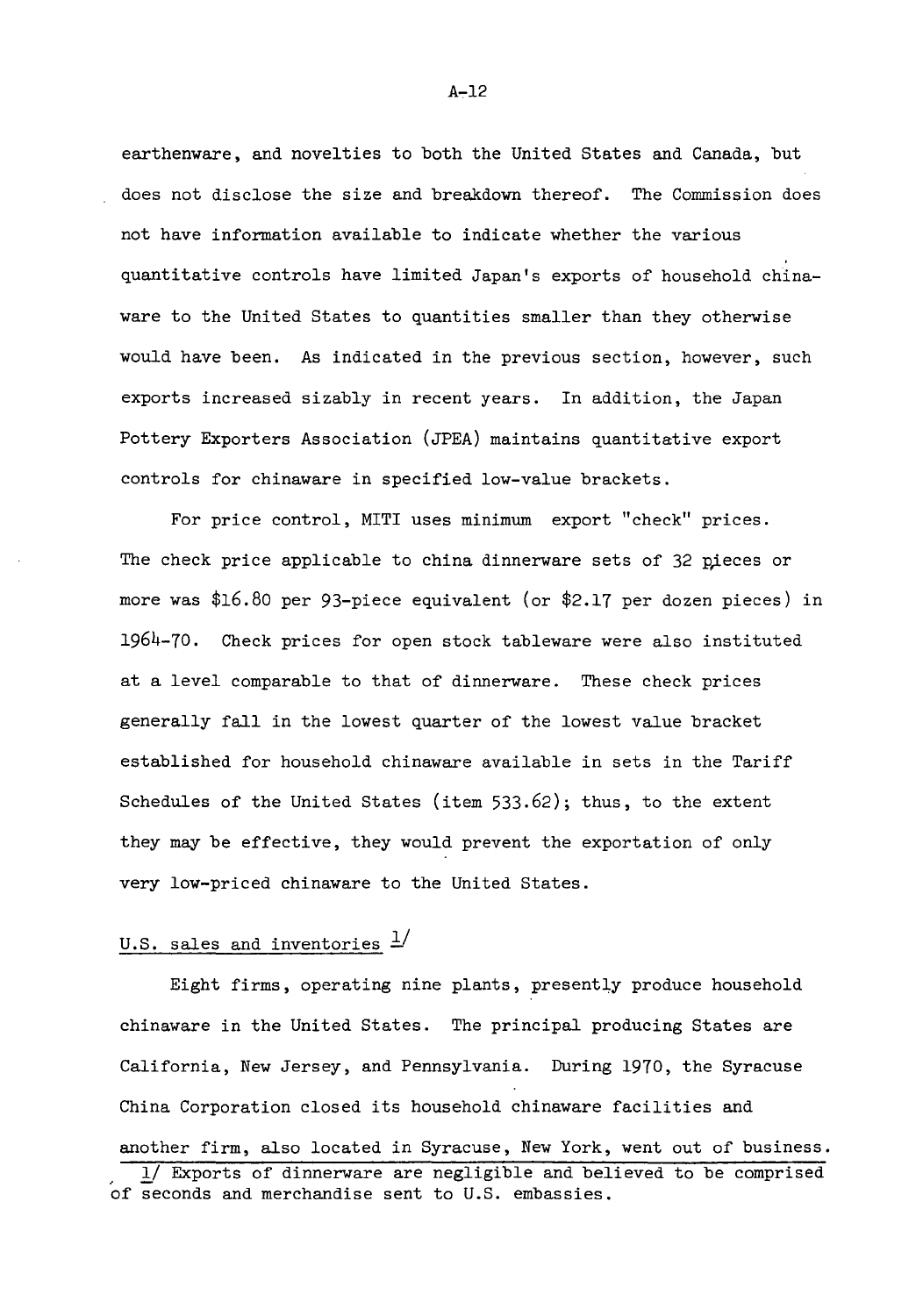The four largest producers (two of which have ceased production of household china) accounted for about \*\*\* of U.S. production in 1969.

During the neriod 1965-69, annual U.S. shipments of household chinaware are estimated to have declined from 815 thousand dozen pieces in 1965 to\*\*\* thousand dozen pieces in 1969 (table *3),* an average annual decline of \*\*\* percent. On the basis of data available for the first. five months of 1970, \*\*\* As indicated earlier, nearly all of the shipments consisted of dinnerware.

#### Prices

In 1965-69, \*\*\* percent of the value of household china dinnerware sold by the Syracuse China Corporation consisted of fine china dinnerware, a category in which it is extremely difficult to make meaningful price comparisons. There is no "typical" fine china dinnerware; it is available in an almost infinite variety of patterns and varies widely in style, design, and prestige. Competition in fine china is based both on price and the above mentioned criteria.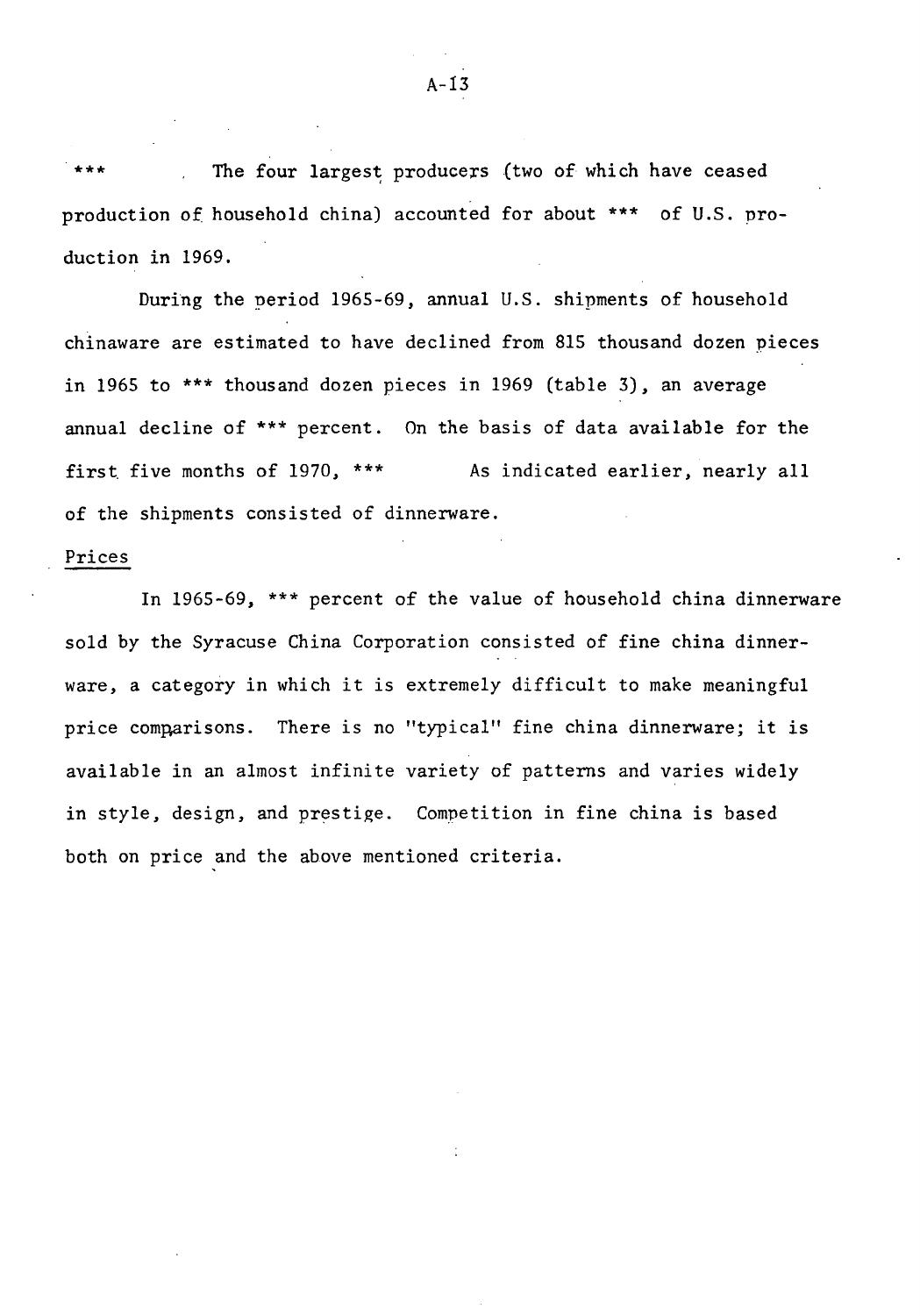#### \*\*\*\*\*\*\*

Ġ,

 $\label{eq:2.1} \mathcal{L}_{\mathcal{A}}(\mathcal{A}_{\mathcal{A}}) = \mathcal{L}_{\mathcal{A}}(\mathcal{A}_{\mathcal{A}})$  $\mathcal{L}_{\text{max}}$  ,  $\mathcal{L}_{\text{max}}$  $\sim$ l.  $\mathcal{A}_{\mathbf{z}}$  and  $\mathcal{A}_{\mathbf{z}}$  are  $\mathcal{A}_{\mathbf{z}}$  . The contribution of  $\mathcal{A}_{\mathbf{z}}$ 

 $\frac{1}{2}$  ,  $\frac{1}{2}$  $\sim 10$  $\mathcal{L}^{\text{max}}$  , where  $\mathcal{L}^{\text{max}}$  $\label{eq:2.1} \mathcal{L}(\mathcal{L}^{\text{max}}_{\text{max}}) = \mathcal{L}(\mathcal{L}^{\text{max}}_{\text{max}})$  $\mathcal{L}^{\mathcal{L}}$  and  $\mathcal{L}^{\mathcal{L}}$  are the set of the set of  $\mathcal{L}^{\mathcal{L}}$  $\sim 10^{11}$  km  $^{-1}$  $\frac{1}{2}$  .

**Contract Contract**  $\label{eq:2.1} \mathcal{L}(\mathcal{L}^{\text{max}}_{\mathcal{L}}(\mathcal{L}^{\text{max}}_{\mathcal{L}})) \leq \mathcal{L}(\mathcal{L}^{\text{max}}_{\mathcal{L}}(\mathcal{L}^{\text{max}}_{\mathcal{L}}))$ 

### The Syracuse China Corporation

# Operations, production, and sales

#### \*\*\*\*\*\*\*

 $\sim 10$  $\sim 10^{11}$  $\frac{1}{2} \left( \frac{1}{2} \right)^2 \left( \frac{1}{2} \right)^2 \left( \frac{1}{2} \right)^2$  $\mathcal{L}^{\mathcal{L}}(\mathcal{L}^{\mathcal{L}})$  and  $\mathcal{L}^{\mathcal{L}}(\mathcal{L}^{\mathcal{L}})$  . The contribution of  $\mathcal{L}^{\mathcal{L}}(\mathcal{L}^{\mathcal{L}})$ 

 $\mathcal{L}^{\mathcal{L}}(\mathcal{L}^{\mathcal{L}}(\mathcal{L}^{\mathcal{L}}(\mathcal{L}^{\mathcal{L}}(\mathcal{L}^{\mathcal{L}}(\mathcal{L}^{\mathcal{L}}(\mathcal{L}^{\mathcal{L}}(\mathcal{L}^{\mathcal{L}}(\mathcal{L}^{\mathcal{L}}(\mathcal{L}^{\mathcal{L}}(\mathcal{L}^{\mathcal{L}}(\mathcal{L}^{\mathcal{L}}(\mathcal{L}^{\mathcal{L}}(\mathcal{L}^{\mathcal{L}}(\mathcal{L}^{\mathcal{L}}(\mathcal{L}^{\mathcal{L}}(\mathcal{L}^{\mathcal{L$ 

Employment at Syracuse China Corp.

 $*******$ 

 $\sim$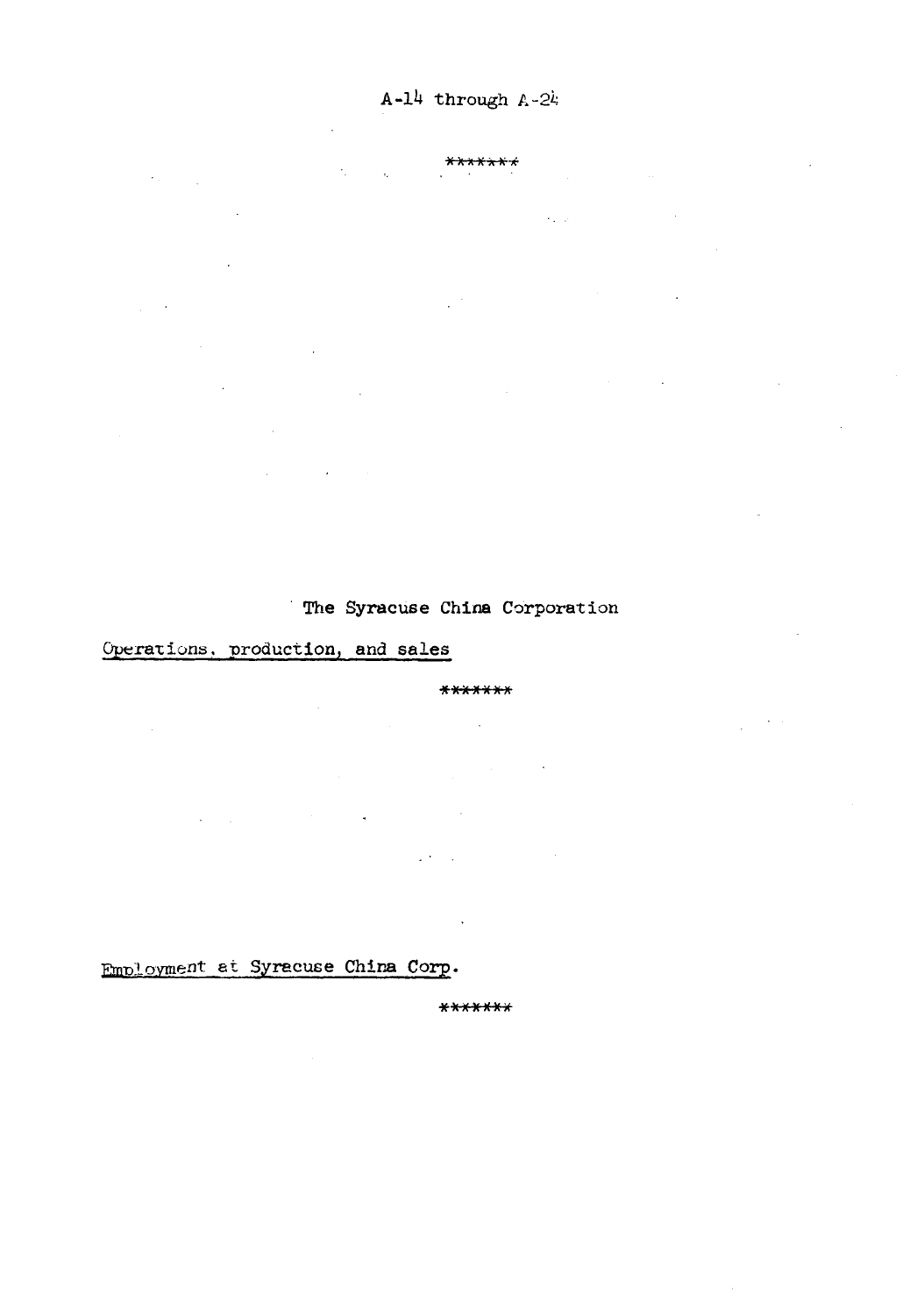$\sim 10$ 

 $\sim$ 

# Appendix A: Tables

 $\mathcal{L}^{\text{max}}_{\text{max}}$  and  $\mathcal{L}^{\text{max}}_{\text{max}}$ 

 $\mathcal{L}_{\mathcal{A}}$  $\sim 10^{-11}$ 

 $\sim$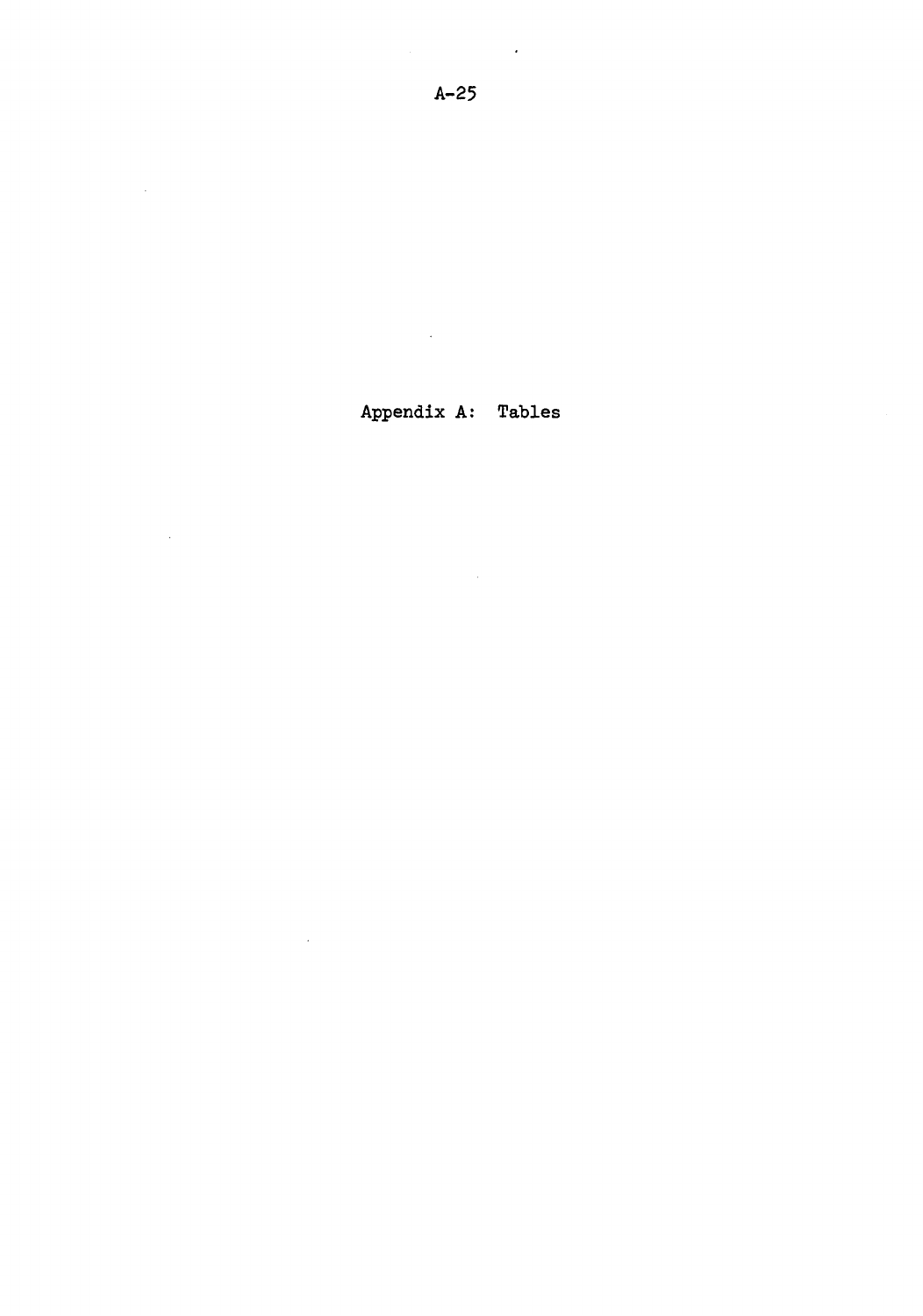Table 1.--Chinaware table and kitchen articles: U.S. rates of duty under the Tariff Act of 1930, as modified, prior to the TSUS'  $\overline{a}$ 

|                                                                                                           |                   | <b>Tariff Act of 1930</b>                                                |                                            |  |  |  |
|-----------------------------------------------------------------------------------------------------------|-------------------|--------------------------------------------------------------------------|--------------------------------------------|--|--|--|
| Paragraph and description                                                                                 |                   | Trade-agreement modification<br>٠.<br>prior to the TSUS                  |                                            |  |  |  |
|                                                                                                           | Statutory<br>rate | Rate change                                                              | : Effective date<br>and basis of<br>change |  |  |  |
| Par. 212:                                                                                                 |                   |                                                                          |                                            |  |  |  |
| China, porcelain, and other vitrified wares,                                                              |                   |                                                                          |                                            |  |  |  |
| composed of a vitrified nonabsorbent body                                                                 |                   |                                                                          |                                            |  |  |  |
| which when broken shows a vitrified,                                                                      |                   |                                                                          |                                            |  |  |  |
| vitreous, semivitrified, or semivitreous                                                                  |                   |                                                                          |                                            |  |  |  |
| fracture, and bisque and parian wares; any                                                                |                   |                                                                          |                                            |  |  |  |
| of the foregoing not containing 25 percent                                                                |                   |                                                                          |                                            |  |  |  |
| or more of calcined bone which are tableware,:                                                            |                   |                                                                          |                                            |  |  |  |
| kitchenware, and table and kitchen utensils: :                                                            |                   |                                                                          |                                            |  |  |  |
| Household ware or utensils:                                                                               |                   |                                                                          |                                            |  |  |  |
| Plates, not over 6-5/8 inches in                                                                          |                   |                                                                          |                                            |  |  |  |
| diameter and valued over 90 cents                                                                         |                   |                                                                          |                                            |  |  |  |
| but not over \$2.55 per dozen, or over                                                                    |                   |                                                                          |                                            |  |  |  |
| $6-5/8$ but not over $7-7/8$ inches in                                                                    |                   |                                                                          |                                            |  |  |  |
| diameter and valued over \$1.35 but not :                                                                 |                   |                                                                          |                                            |  |  |  |
| over \$3.45 per dozen, or over 7-7/8                                                                      |                   |                                                                          |                                            |  |  |  |
| but not over 9-1/8 inches in diameter                                                                     |                   |                                                                          |                                            |  |  |  |
| and valued over \$1.80 but not over \$5                                                                   |                   |                                                                          |                                            |  |  |  |
| per dozen, or over 9-1/8 inches in                                                                        |                   |                                                                          |                                            |  |  |  |
| diameter and valued over \$2.70 but                                                                       |                   |                                                                          |                                            |  |  |  |
| not over \$6 per dozen;                                                                                   |                   |                                                                          |                                            |  |  |  |
| cups, valued over \$1.35 but not over                                                                     |                   |                                                                          |                                            |  |  |  |
| \$4.45 per dozen;<br>saucers, valued over 90 cents but not                                                |                   |                                                                          |                                            |  |  |  |
| over \$1.90 per dozen; and                                                                                |                   |                                                                          |                                            |  |  |  |
| other articles (than plates, cups, and :                                                                  |                   |                                                                          |                                            |  |  |  |
| saucers),                                                                                                 |                   |                                                                          |                                            |  |  |  |
| valued over $$4.50$ but not over $$11.50$                                                                 |                   |                                                                          |                                            |  |  |  |
| per dozen articles:                                                                                       |                   |                                                                          |                                            |  |  |  |
| all the foregoing:                                                                                        |                   |                                                                          |                                            |  |  |  |
| Plain, not concred or decorated in                                                                        |                   | : $10¢$ doz. + $60%$ : $10¢$ doz. + $60%$ : 9-10-55; GATT.               |                                            |  |  |  |
| in any manner.                                                                                            |                   |                                                                          |                                            |  |  |  |
| Colored or decorated in any manner---: $10\phi$ doz. + $70\%$ : $10\phi$ doz. + $60\%$ : 9-10-55, GATT.   |                   |                                                                          |                                            |  |  |  |
| Plates, cups, and saucers, and other                                                                      |                   |                                                                          |                                            |  |  |  |
| articles than plates, cups, and                                                                           |                   |                                                                          |                                            |  |  |  |
| saucers; each of the foregoing valued                                                                     |                   |                                                                          |                                            |  |  |  |
| at less than the minimum value                                                                            |                   |                                                                          |                                            |  |  |  |
| specified above for the like article:                                                                     |                   |                                                                          |                                            |  |  |  |
| Plain, not colored or decorated in                                                                        |                   | : $104 \text{ doz.} + 60\%$ : $104 \text{ doz.} + 45\%$ : 9-10-55; GATT. |                                            |  |  |  |
| any manner.                                                                                               |                   |                                                                          |                                            |  |  |  |
| Decorated or colored in any manner---: $10¢$ doz. + 70% : $10¢$ doz. + 45% : 9-10-55; GATT.               |                   |                                                                          |                                            |  |  |  |
| Plates, cups, and saucers, and other<br>÷                                                                 |                   |                                                                          |                                            |  |  |  |
| articles than plates, cups, and                                                                           |                   |                                                                          |                                            |  |  |  |
| saucers; each of the foregoing valued                                                                     |                   |                                                                          |                                            |  |  |  |
| at more than the maximum value                                                                            |                   |                                                                          |                                            |  |  |  |
| specified above for the like article:<br>÷<br>Plain, not colored or decorated in                          |                   | : 10¢ doz. + 60% : 10¢ doz. + 35% : 6-6-51; GATT.                        |                                            |  |  |  |
| any manner.                                                                                               |                   |                                                                          |                                            |  |  |  |
| Decorated or colored in any manner---: $10\phi$ doz. + $70\%$ : $10\phi$ doz. + $35\%$ : $1-1-48$ ; GATT. |                   |                                                                          | : 10–1–51; GATT. <u>1</u> /                |  |  |  |

(Cents per dozen separate pieces; percent ad valorem)

!/ A rate of 10 cents per dozen plus 45 percent ad valorem was in effect on articles in the lower part of the top value category from April 21, 1948 to Sept. 30, 1951.

Note.--The statutory rate shown in the first column is that originally provided for in the Tariff Act of 1930 This rate applies to products of Communist dominated or Communist controlled areas designated by the President pursuant to sec. 231 of the Trade Expansion Act of 1962. The tradeagreement rate in the second column is the rate effective prior to the Tariff Schedules of the United States (TSUS). In the right-hand column-is indicated the trade agreement in which the modified rate was negotiated. (GATT refers to the General Agreement on Tariffs and Trade.)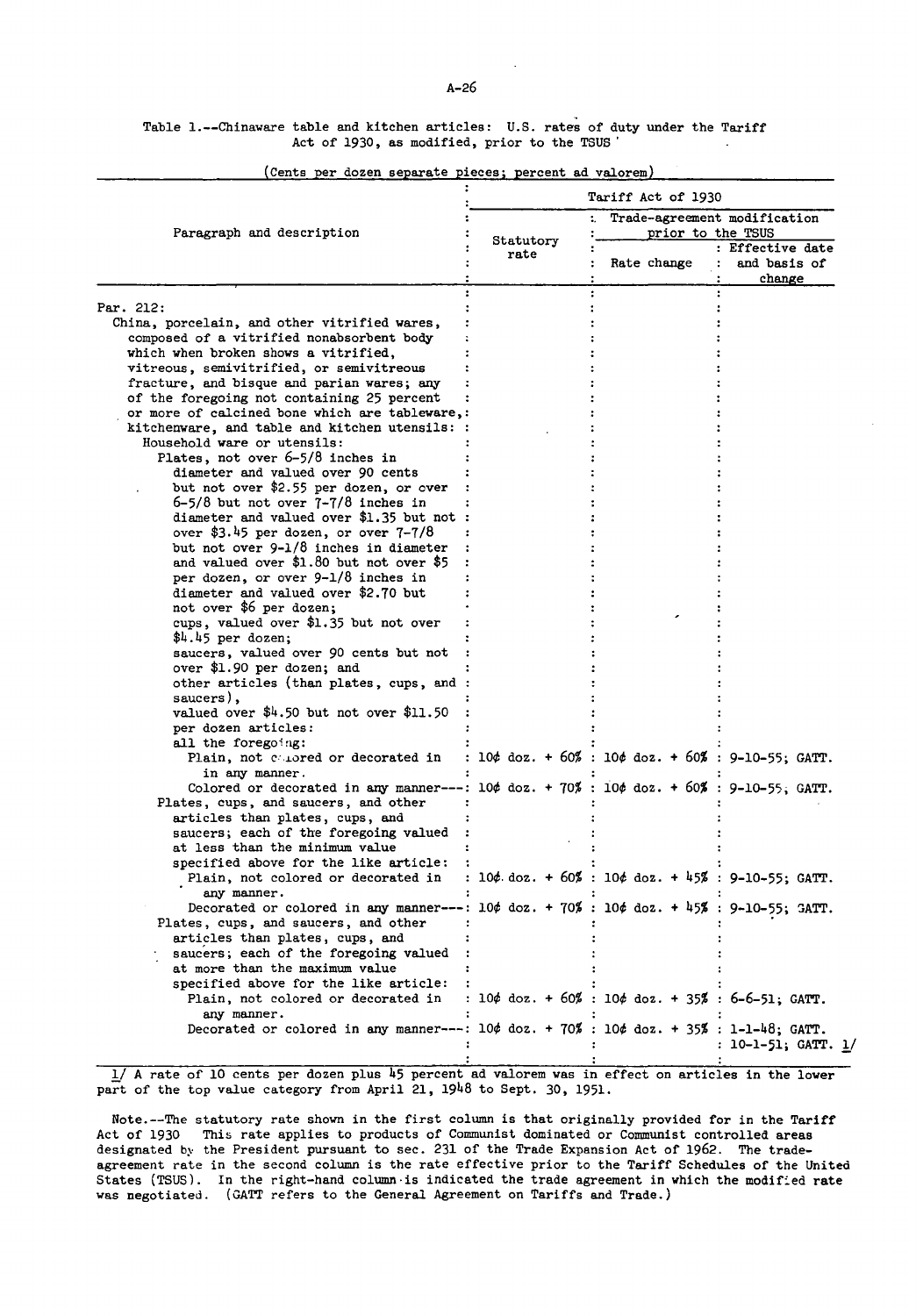Table 2.--Chinavare table and kitchen articles: U.S. rates of duty (column 1) <u>l</u>/ provided<br>in the Tariff Schedules of the United States (TSUS), as modified

|             | (Cents per dozen pieces; percent ad valorem)                                                                                                                                                                                                                                                                                                                                                                            |                                             |                                                                              |                        |  |
|-------------|-------------------------------------------------------------------------------------------------------------------------------------------------------------------------------------------------------------------------------------------------------------------------------------------------------------------------------------------------------------------------------------------------------------------------|---------------------------------------------|------------------------------------------------------------------------------|------------------------|--|
| <b>TSUS</b> |                                                                                                                                                                                                                                                                                                                                                                                                                         | Rate<br>prior to                            | : U.S. concessions granted in<br>1964-67 trade conference<br>(Kennedy Round) |                        |  |
| item        | Article                                                                                                                                                                                                                                                                                                                                                                                                                 | Jan. 1.<br>1968                             | : Third stage, : Final stage,<br>effective<br>Jan. 1, 1970 : Jan. 1, 1972    | : effective            |  |
|             | Articles chiefly used for preparing, serving, or storing food or<br>beverages, or food or beverage ingredients:<br>Of nonbone chinaware or of subporcelain:                                                                                                                                                                                                                                                             |                                             |                                                                              |                        |  |
| 533.63 :    | Household ware available in specified sets:<br>In any pattern for which the aggregate value of the articles<br>listed in headnote $2(b)$ of this subpart is not over \$10.                                                                                                                                                                                                                                              | $10d$ doz. $+$<br>48%.                      | 2/                                                                           | 2/                     |  |
| 535.65 :    | In any pattern for which the aggregate value of the articles<br>listed in headnote $2(b)$ of this subpart is over \$10 but<br>not over \$24.                                                                                                                                                                                                                                                                            | $10¢$ doz. $+$<br>55%.                      | $\mathbf{z}$                                                                 | 2/                     |  |
| 533.66:     | In any pattern for which the aggregate value of the articles<br>listed in headnote $2(b)$ of this subpart is over \$24 but<br>not over \$56. 3/                                                                                                                                                                                                                                                                         | $10d$ doz. $+$<br>36%.                      | $\mathbf{2}$                                                                 | 2/                     |  |
| 533.68 :    | In any pattern for which the aggregate value of the articles<br>listed in headnote $2(b)$ of this subpart is over \$56. 3/                                                                                                                                                                                                                                                                                              | $10¢$ doz. +<br>$\cdot$<br>36%.             | $7¢$ doz. +<br>25%.                                                          | $54$ doz. +<br>18%.    |  |
| 533.69:     | Not covered by items 533.63, 533.65, 533.66, or 533.68, and<br>in any pattern for which the aggregate value of the<br>articles listed in headnote $2(c)$ of this subpart is over \$8.                                                                                                                                                                                                                                   | $10d$ doz. + : 7 $d$ doz. +<br>36 <b>%.</b> | 25%.                                                                         | $5d$ doz. $+$<br>18%.  |  |
|             | Household ware not covered by items 533.63, 533.65, 533.66,<br>533.68, or 533.69:                                                                                                                                                                                                                                                                                                                                       |                                             |                                                                              |                        |  |
| 533.71:     | Steins, mugs, candy boxes, decanters, punch bowls, pretzel<br>dishes, tidbit dishes, tiered servers, and bonbon dishes.                                                                                                                                                                                                                                                                                                 | 45%                                         | 318                                                                          | 22.5%                  |  |
| 533.73:     | Other articles:<br>Cups valued not over \$1.35 per dozen, saucers valued<br>not over \$0.90 per dozen, plates not over 9 inches<br>in maximum diameter and valued not over \$1.30 per<br>dozen, plates over 9 but not over 11 inches in<br>maximum diameter and valued not over \$2.70 per dozen,<br>and other articles valued not over \$4.50 per dozen.                                                               | $10¢$ doz. +<br>$\mathbf{r}$<br>45%.        | $74$ doz. $+$<br>315.                                                        | $5¢$ doz. $+$<br>22.5% |  |
| 533.75 :    | Cups valued over \$1.35 but not over \$4 per dozen,<br>saucers valued over \$0.90 but not over \$1.90 per dozen,<br>plates not over 9 inches in maximum diameter and valued<br>over \$1.30 but not over \$3.40 per dozen, plates over<br>9 but not over 11 inches in maximum diameter and<br>valued over \$2.70 but not over \$6 per dozen, and<br>other articles valued over \$4.50 but not over \$11.50<br>per dozen. | $10d$ doz. +<br>60%.                        | $7d$ doz. $+$<br>42%                                                         | 5¢ doz. +<br>30%.      |  |
| 533.77      | Cups valued over $\uparrow\downarrow$ per dozen, saucers valued over \$1.90<br>per dozen, plates not over 9 inches in maximum diameter<br>and valued over \$3.40 per dozen, plates over 9 but not<br>over 11 inches in maximum diameter and valued over \$6<br>per dozen, and other articles valued over \$11.50 per<br>dozen.                                                                                          | $10¢$ doz. +<br>35%.                        | $8d$ doz. $+$<br>28%.                                                        | $54$ doz. $+$<br>17.5% |  |

1/ The column 2 rates of duty which apply to certain Communist controlled countries are equivalent to the 1930 statutory rates of duty.

27 Duty status not affected by trade conference.<br>37 TSUS items 533.66 and 533.68 are nev tariff classifications, effective Jan. 1, 1968. These items #eplaced TSUS item<br>533.67 which had been in effect from Aug. 31, 1963 to

| <u>Nev</u><br>٠ | 01d            |
|-----------------|----------------|
| 533.66          | $533.67$ (pt.) |
| 533.68          | $533.67$ (pt.) |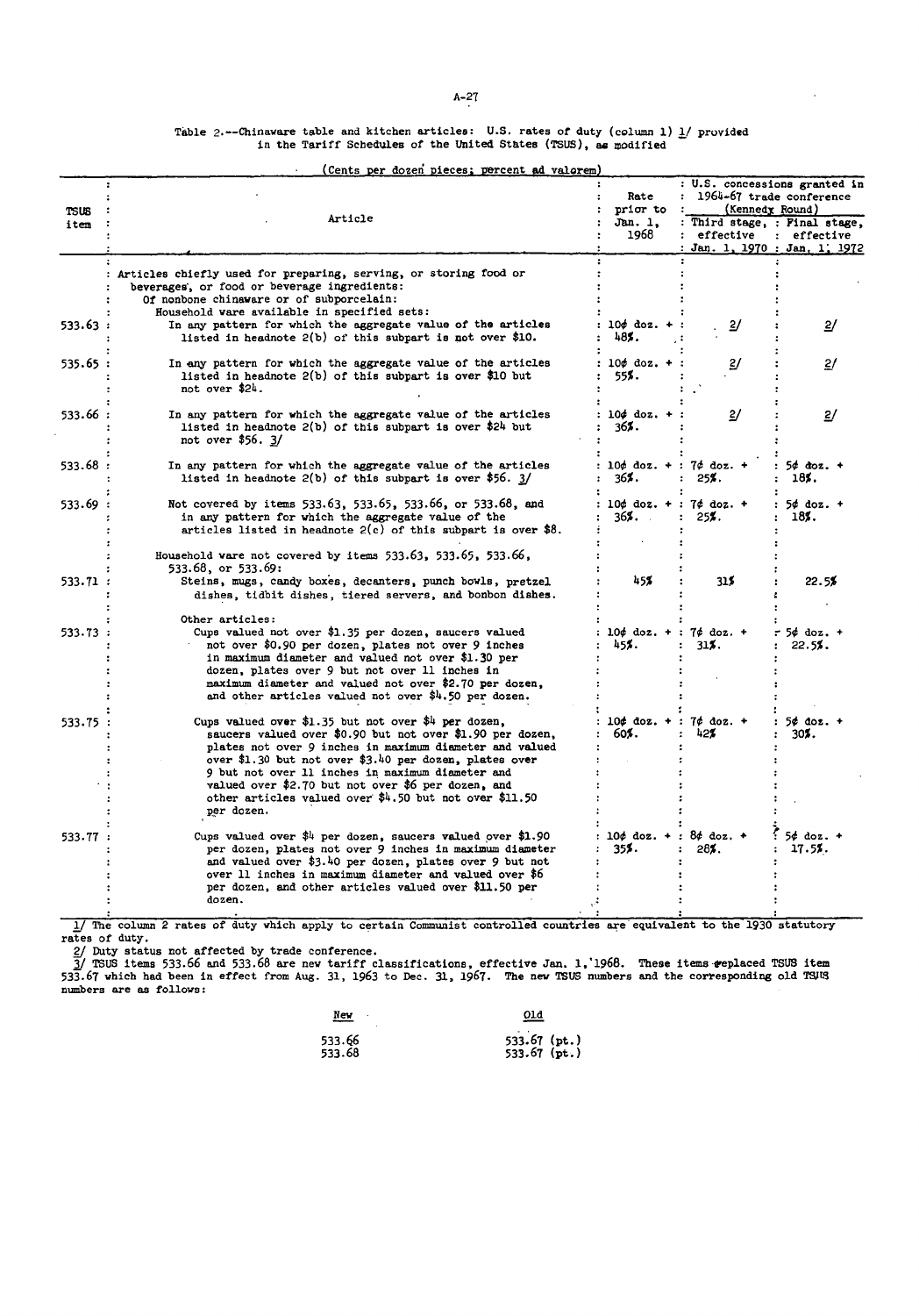Table 3.--Household chinaware articles used chiefly for preparing, serving, or storing food or beverages, or food or beverage ingredients: U.S. shipments, U.S. imports for consumption, U.S. exports, apparent U.S. consumption and ratio of imports to consumption, 1965-69, and January-May 1969 and 1970

|                                                                                                                                                                                                                                                                                                          | Quantity in 1,000 dozen pieces)                          |                                                                                            |                                                                             |                                                                        |                                                                   |
|----------------------------------------------------------------------------------------------------------------------------------------------------------------------------------------------------------------------------------------------------------------------------------------------------------|----------------------------------------------------------|--------------------------------------------------------------------------------------------|-----------------------------------------------------------------------------|------------------------------------------------------------------------|-------------------------------------------------------------------|
| Type of ware<br>and<br>period                                                                                                                                                                                                                                                                            |                                                          |                                                                                            |                                                                             | Apparent<br>Shipments $1/$ . Imports : Exports $2/$ : consumption :    | Ratio of<br>imports to<br>apparent<br>consumption                 |
| Table and kitchen articles<br>(including dinnerware):<br>1965-------------------------<br>1966-----------------------:<br>1967-----------------------<br>1968-----------------------<br>1969-----------------------<br>January-May:<br>1969---------------------:<br>1970---------------------:          | 815<br>778<br>771<br>774<br>3/<br>$\frac{3}{3}$          | 11,798:<br>$12,148$ :<br>13,428:<br>17,800:<br>:4/21,238:<br>$14/8,462$ :<br>:म/<br>7,265: | 43<br>50<br>63<br>51<br>52<br>22<br>27                                      | 12,570<br>12,876<br>14,136<br>18,523<br>$\frac{5}{ }$<br>$\frac{5}{5}$ | Percent<br>94<br>94<br>95<br>96<br>$\frac{5}{ }$<br>$\frac{5}{5}$ |
| Articles available in<br>specified sets (dinner-<br>ware) $\Omega$<br>1965-----------------------<br>1966------------------------<br>1967-----------------------<br>1968-----------------------<br>1969-----------------------<br>January-May:<br>1969---------------------<br>1970--------------------; | 815<br>778<br>771<br>774<br>$\dot{3}$ /<br>$\frac{3}{3}$ | 9,332:<br>9,965:<br>10,755:<br>13,803:<br>:4/16,886:<br>6,904:<br>: 4/<br>: 4/<br>5,405:   | $\overline{c}$<br>s<br>s<br>s<br>s<br>$\overline{2}$<br>2<br>$\overline{c}$ | 10, 145<br>10,741<br>11,534<br>14,575<br>5/<br>$\frac{5}{5}$           | 92<br>93<br>93<br>95<br>$\frac{5}{2}$<br>$\frac{5}{5}$            |

 $\frac{1}{2}$  Estimates Estimates based on data submitted to the Tariff Commission by domestic producers.

3/ Data submitted in confidence to the U.S. Tariff Commission by the domestic producers; not for publication.<br>
4 Preliminary.<br>
5 Not available<br>
5 Virtually al

Not available.

Virtually all household china table and kitchen articles produced in the U.S. were dinnerware.

Source: Compiled from official statistics of the U.S. Department of Commerce. except as noted.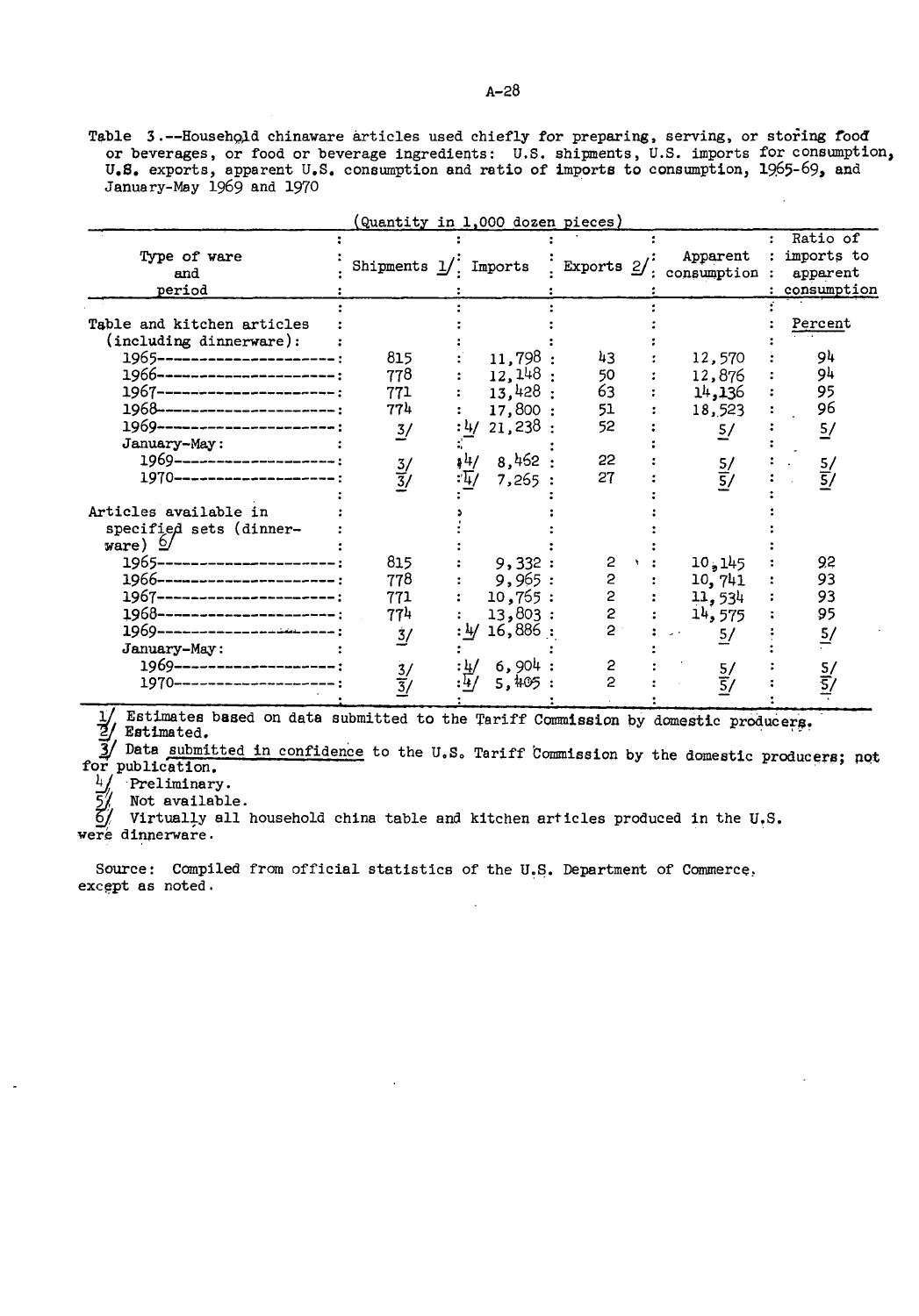Table  $4$  .--Household ware of nonbone chinaware or subporcelain: U.S. imports for consumption, by tariff classification value categories and most-favored-nation rates of duty, 1950-69

|                    | Bottom    |                        | Middle       |                    | High       |                       |
|--------------------|-----------|------------------------|--------------|--------------------|------------|-----------------------|
| Year               | value     | Rate of duty           | value        | Rate of duty       | value      | Rate of duty          |
|                    | category  |                        | category     |                    | category   |                       |
|                    | ,000 doz. |                        | $1,000$ doz. |                    | 1,000 doz. |                       |
|                    | pcs.      |                        | pcs.         |                    | pcs.       |                       |
| 1950-------:       | "         |                        | 3,578        | $10¢$ doz. +       | 365        | 10¢ doz. +            |
|                    |           |                        |              | 45% ad val.        |            | 35% ad val.           |
| 1951--------:      |           |                        | 4,306        | do.                | 479        | do.                   |
| $1952$ -------:    |           |                        | 3,356        | do.                | 446        | do.                   |
| $1953-----:$       |           |                        | 4,009        | do.                | 491        | do.                   |
| 1954--------:      |           |                        | 5,190        | do.                | 495        | do.                   |
| 1955-------:       | リリリリン     | 10¢ doz. + 45% :       | 5,821        | $10¢$ doz. + 60%   | 566        | do.                   |
|                    |           | ad val.                |              | ad val.            |            |                       |
|                    |           | 9-10-55; GATT.:        |              | 9-10-55; GATT.:    |            |                       |
| 1956-------:       | 4,087     | do.                    | 2,775        | do.                | 582        | do.                   |
| 1957-------:       | 4,154     | do.                    | 2,988        | đο.                | 733        | do.                   |
| $1958$ -------:    | 4,193     | do.                    | 3,075        | do.                | 568        | do.                   |
| 1959-------:       | 5,240     | do.                    | 3,732        | do.                | 843        | do.                   |
| 1960-------:       | 4,398     | do.                    | 4,162        | do.                | 913        | do.                   |
|                    |           |                        |              |                    |            |                       |
| 1961--------:      | 4,424     | do.                    | 3,482        | do.                | 696        | do.                   |
| 1962--------:      | 5,614     | do.                    | 4,161        | do.                | 779        | do.                   |
| 1963--------:      | 3,946     | $10¢$ doz. + 48% :     | 2,874        | $10¢$ doz. + 55% : | 692        | 10¢ doz. + 36%        |
|                    |           | ad $val. 2/$           |              | ad val. 2/         |            | ad val. $2/$          |
|                    |           | $8 - 31 - 63$ ; GATT.: |              | 8-31-63; GATT.:    |            | $8 - 31 - 63$ ; GATT. |
| 1964-------:       | 2,721     | do.                    | 7,304        | do.                | 694        | do.                   |
| 1965-------:       | 3,141     | do.                    | 7,156        | do.                | 1,115      | do.                   |
| $1966$ -------:    | 3,429     | do.                    | 7,129        | do.                | 1,228      | do.                   |
| $1967 - - - - - -$ | 2,632     | do.                    | 8,549        | do.                | 1,477      | do.                   |
| $1968$ -------:    | 3,634     | do.                    | 10,661       | do.                | 2,144      | $9¢$ doz.pcs. +       |
|                    |           |                        |              |                    |            | $32%$ ad val. $3/$    |
| $1969$ -------:    | 2,897     | do.                    | 13,516       | do.                | 3,351      | $8¢$ doz.pcs. +       |
|                    |           |                        |              |                    |            | 28.5% ad val. $3/$    |
|                    |           |                        |              |                    |            |                       |

1/ Not separately classified before September 1955; included in the figures for the middle category.  $\frac{2}{7}$  These rates apply to ware available in specified sets only, pursuant to the Tariff Classification Act of 1962 which separated ware available in specified sets from other table and kitchen articles. These rates became effective with the implementation of the TSUS.

]/U.S. concessions granted in 1964-67 trade conference (Kennedy Round), applicable to ware available in specified sets only.

Source: Compiled from official statistics of the U.S. Department of Commerce.

Note.--The above table does not include data on imports under TSUS item 533,71 (steins, mugs, candy boxes, etc.) for the years 1963-69.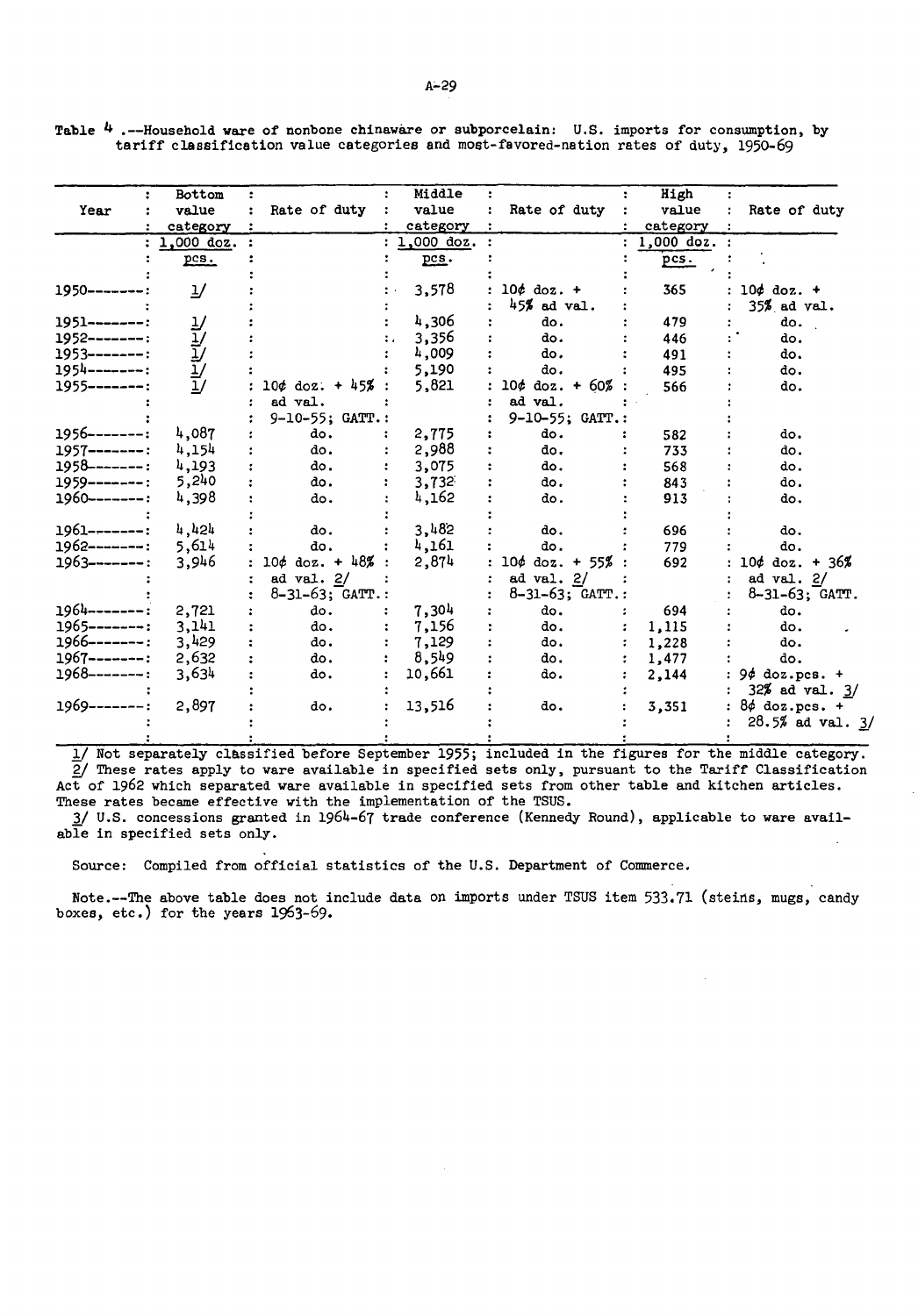Table S.--Household chinaware (nonbone), including subporcelain articles, available in specified sets, chiefly used for preparing, serving, or storing food or beverages: U.S. imports for consumption, by value categories,  $1965-69$   $\frac{1}{ }$ 

| Item                                                                      |  | 1965 : 1966 : 1967 : 1968       | 1969<br>$\ddot{\phantom{a}}$              |
|---------------------------------------------------------------------------|--|---------------------------------|-------------------------------------------|
|                                                                           |  | Quantity (1,000 dozen pieces)   |                                           |
| Value category:                                                           |  |                                 |                                           |
| Bottom $2/$ --------------:                                               |  |                                 | 1,243 : 1,832 : 941 : 1,410 : 845         |
| Middle $3/$ --------------:                                               |  |                                 | $6,922 : 6,872 : 8,299 : 10,150 : 12,981$ |
| Top $4/$ -----------------:                                               |  |                                 | $1,043 : 1,137 : 1,332 : 2,018 : 5/2,891$ |
| Total, all                                                                |  |                                 |                                           |
| categories $6/---: 9,207:$                                                |  |                                 | 9,841:10,572:13,579:5/16,717              |
|                                                                           |  | Value $(1,000$ dollars)         |                                           |
| Value category:                                                           |  |                                 |                                           |
| Bottom $2/$ -------                                                       |  | 1,877 : 2,741 : 1,339 : 2,223 : | 1,429                                     |
| Middle $\overline{3}/$ -------------: 14,515 : 14,834 : 16,581 : 20,691 : |  |                                 | 27,435                                    |
| Top $4/-$ ----------------: 5,752: 6,566: 7,658: 10,846:                  |  |                                 | 14,652                                    |
| Total, all                                                                |  |                                 |                                           |
| categories $6/---: 22,144 : 24,141 : 25,579 : 33,760 :$                   |  |                                 | 43,516                                    |
|                                                                           |  |                                 |                                           |

1/ Does not include imports from certain Communist countries dutiable at the full statutory rates of duty. Such imports accounted for less than 1 percent of annual imports.

2/ TSUS item 533.63.

 $\frac{3}{2}$ / TSUS item 533.65.

 $\overline{4}$ / TSUS items 533.66, 533.68, and 533.69.

S/ Adjusted to compensate for error reported in official statistics for West Germany.

§.! Because of rounding, data may not add to totals shown.

Source: Compiled from official statistics of the Department of Commerce, except as noted.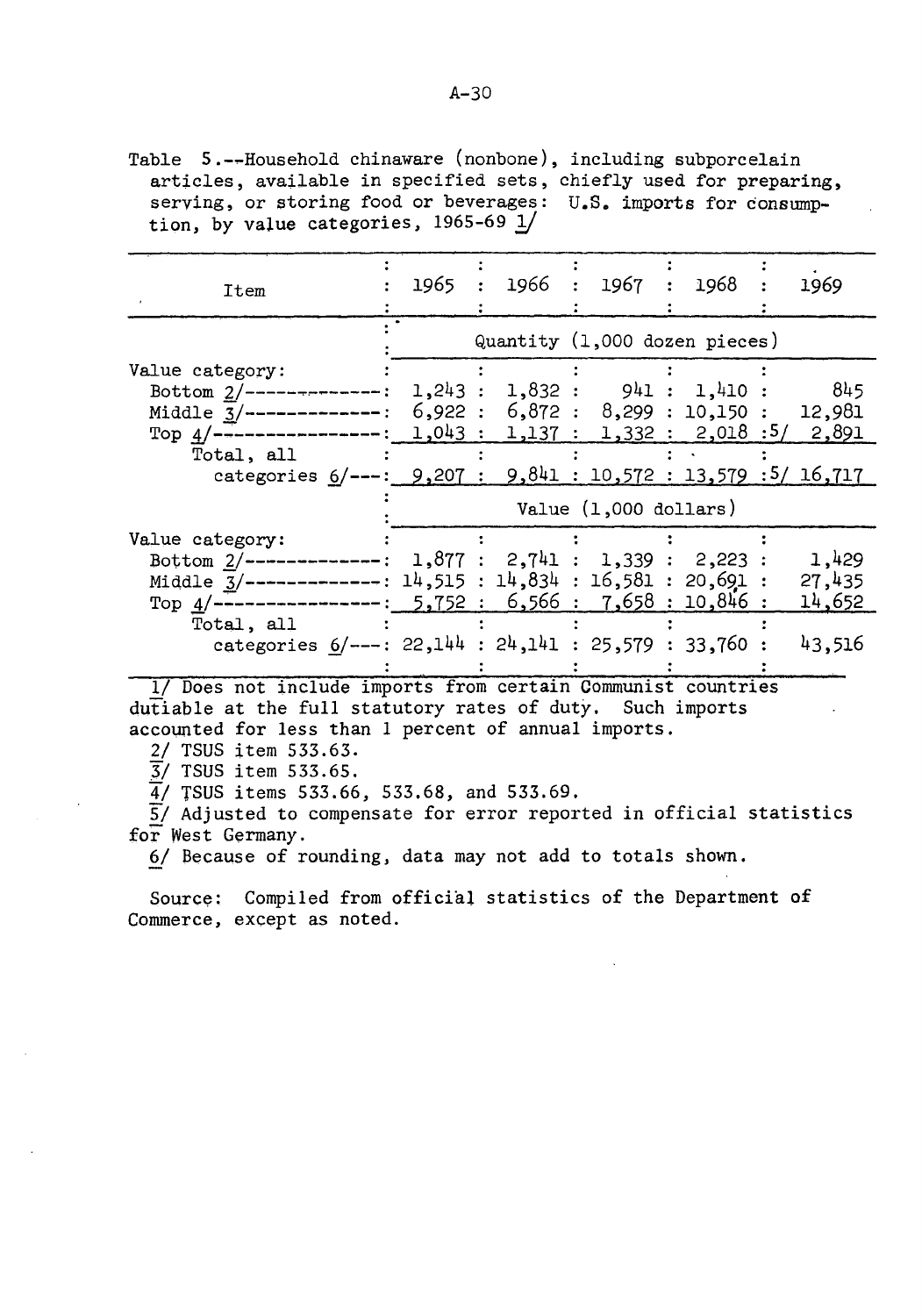$\mathcal{L}^{(2)}$ 

 $\sim$ 

Appendix B

\*\*\*\*\*\*\*